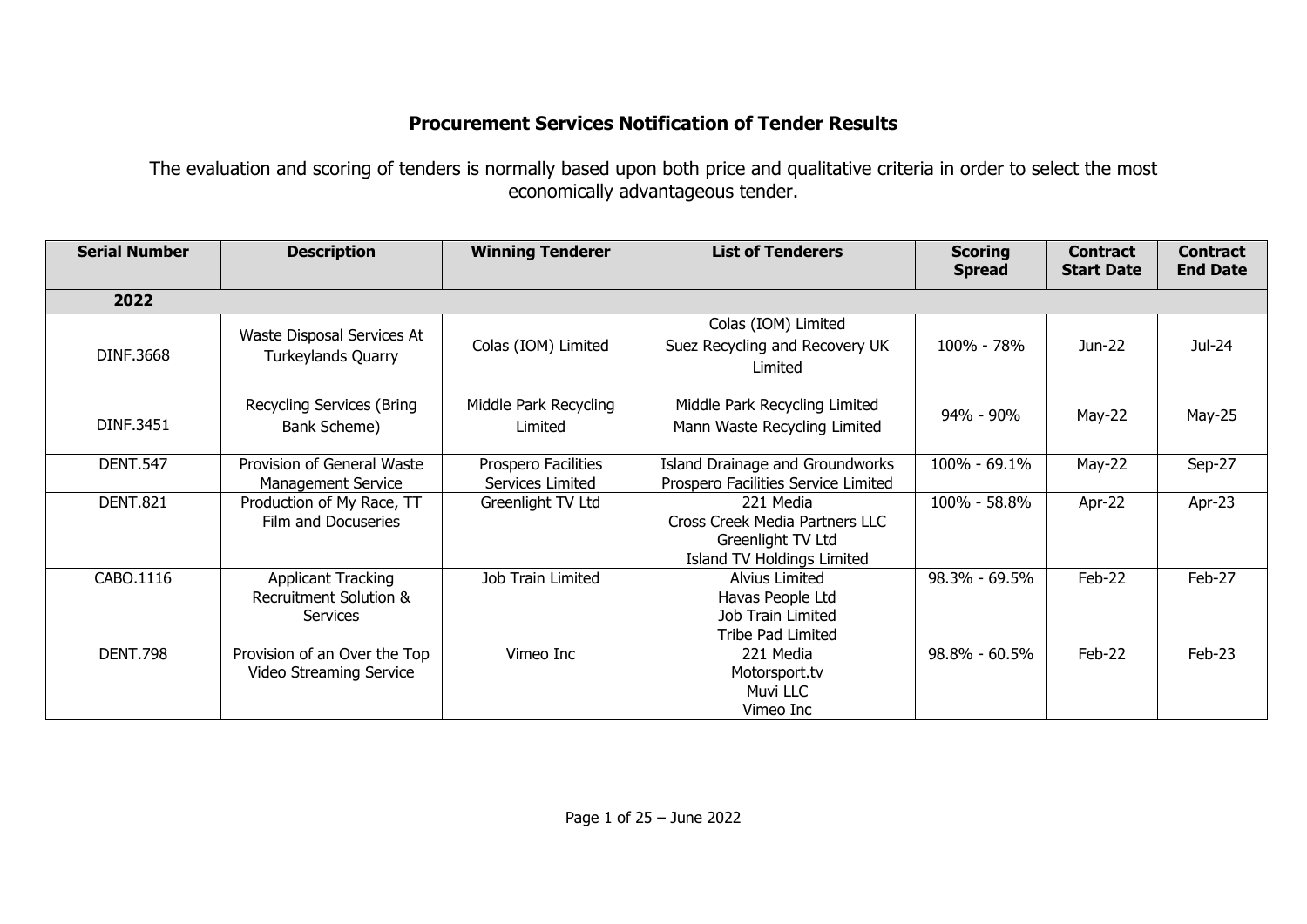| <b>Serial Number</b> | <b>Description</b>                                                                                                | <b>Winning Tenderer</b>                            | <b>List of Tenderers</b>                                                                                                                                                                                                       | <b>Scoring</b><br><b>Spread</b> | <b>Contract</b><br><b>Start Date</b> | <b>Contract</b><br><b>End Date</b> |
|----------------------|-------------------------------------------------------------------------------------------------------------------|----------------------------------------------------|--------------------------------------------------------------------------------------------------------------------------------------------------------------------------------------------------------------------------------|---------------------------------|--------------------------------------|------------------------------------|
| <b>PSPA.58</b>       | Pensions Specialist Lawyer<br>for Re-Drafting of Secondary<br>Legislation                                         | <b>Gowling WLG</b>                                 | <b>Burges Salmon</b><br>CMS Cameron McKenna Nabarro<br>Olswang LLP<br><b>Gowling WLG</b>                                                                                                                                       | 100% - 74%                      | $Jan-22$                             | Dec-24                             |
| 2021                 |                                                                                                                   |                                                    |                                                                                                                                                                                                                                |                                 |                                      |                                    |
| DINF.3450            | Removal and Storage of<br><b>Vehicles</b>                                                                         | Mann Recovery Services                             | Mann Recovery Services<br>Minky Metals Limited                                                                                                                                                                                 | 98% - 61%                       | Nov-21                               | <b>Nov-26</b>                      |
| DHSC.1923            | Replacement Hospital e-<br>Rostering System                                                                       | Allocate Software Limited                          | Allocate Software Limited<br>Rotageek<br>Softworks Computing (UK) Limited<br>Workforce Development Trust                                                                                                                       | 100% - 98.1%                    | $Nov-21$                             | <b>Nov-26</b>                      |
| DHSC.2056            | Provision of Advice and<br>Guidance on and<br>Establishment of an Enduring<br><b>Remote Clinical Service</b>      | <b>CEC Healthcare Coding</b><br>Limited            | Capita<br>CEC Healthcare Coding Limited<br><b>Grant Thornton</b><br><b>GSA Techsource</b><br><b>IQVIA</b><br><b>Maxwell Stanley</b>                                                                                            | 99% - 73.6%                     | $Nov-21$                             | <b>Nov-24</b>                      |
| DINF.3411            | Provision of a Return Air<br>Service                                                                              | LoganAir Ltd                                       | LoganAir Ltd                                                                                                                                                                                                                   | N/A                             | Oct-21                               | Sep-24                             |
| <b>DENT.682</b>      | Legal Services - Intellectual<br>Property for TT, Classic TT<br>and Festival of Motorcycling<br><b>Trademarks</b> | <b>Eversheds Sutherland</b><br>(International) LLP | Appleby<br><b>Barker Brettell LLP</b><br><b>BDB Pitmans LLP</b><br>Eversheds Sutherland (International)<br><b>LLP</b><br><b>Greaves Brewster LLP</b><br><b>HGF Limited</b><br>Kosnahan<br>Osborne Clarke LLP<br>Shoosmiths LLP | $90.4\% - 58.1\%$               | $Sep-21$                             | Sep-24                             |
| <b>DEFA.984</b>      | Agri-Environmental<br><b>Consultancy Services</b>                                                                 | Manx Wildlife Trust                                | Manx Wildlife Trust                                                                                                                                                                                                            | N/A                             | Sept-21                              | Sep-25                             |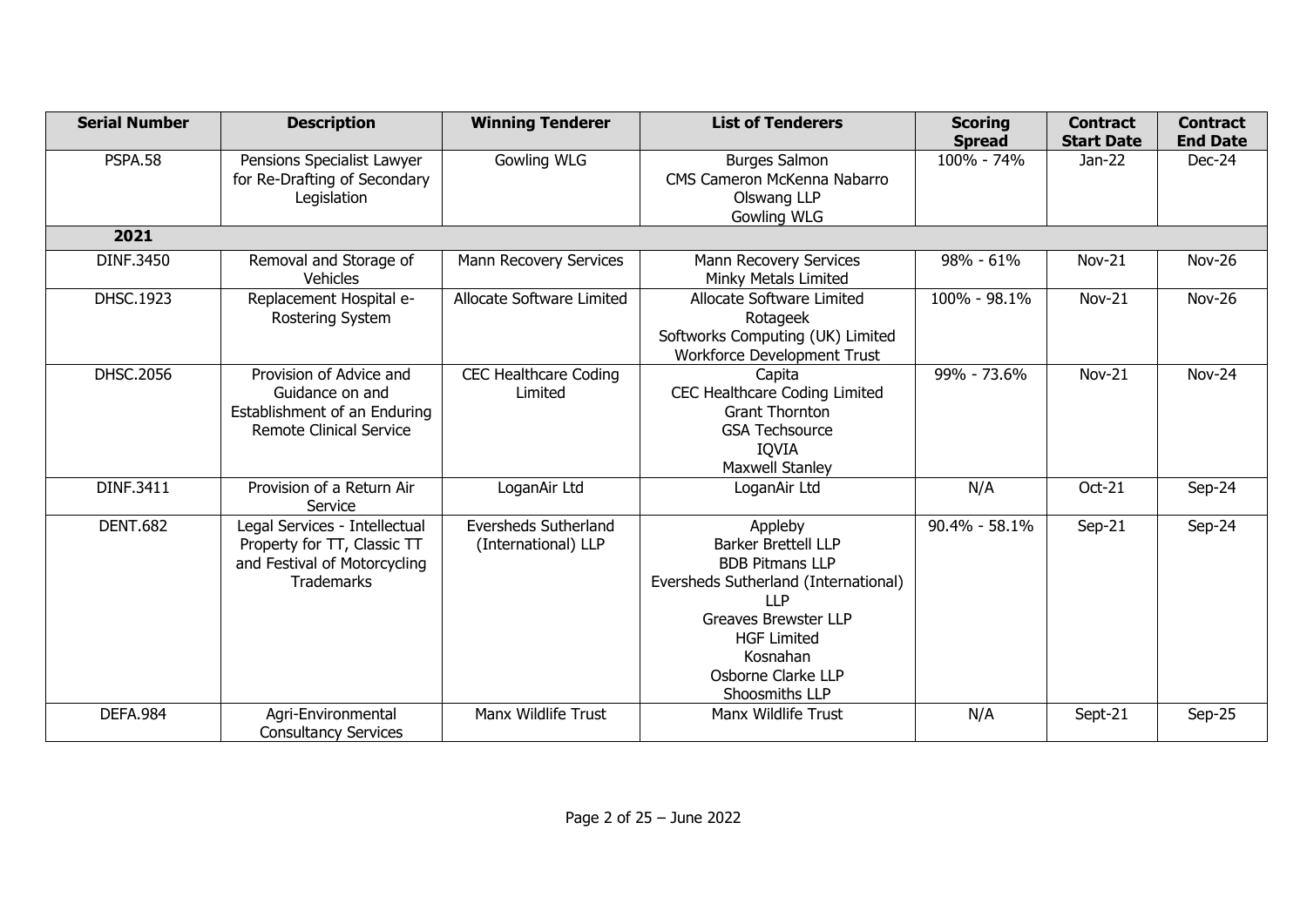| <b>Serial Number</b> | <b>Description</b>                                                                                                                               | <b>Winning Tenderer</b>                                      | <b>List of Tenderers</b>                                                                                                                                                                                 | <b>Scoring</b><br><b>Spread</b> | <b>Contract</b><br><b>Start Date</b> | <b>Contract</b><br><b>End Date</b> |
|----------------------|--------------------------------------------------------------------------------------------------------------------------------------------------|--------------------------------------------------------------|----------------------------------------------------------------------------------------------------------------------------------------------------------------------------------------------------------|---------------------------------|--------------------------------------|------------------------------------|
| <b>DESC.1751</b>     | On Island Supported Living<br>and Outreach Services for<br>Adults with Physical<br>Disabilities and/or Complex<br><b>Neurological Conditions</b> | Leonard Cheshire<br><b>Disability</b>                        | Crossroads Care<br>Leonard Cheshire Disability<br>Leonard Cheshire Disability (alternate<br>bid)                                                                                                         | 100% - 78%                      | Sept-21                              | Aug-24                             |
| <b>DINF.3228</b>     | <b>Bicycle Shelters</b>                                                                                                                          | LockIt Safe Ltd                                              | LockIt Safe Ltd                                                                                                                                                                                          | N/A                             | Aug-21                               | Aug-25                             |
| <b>DESC.185</b>      | Lease and Commercial<br>Operation of the NSC Café                                                                                                | <b>Riverside Limited</b>                                     | <b>Brian Kewley Enterprises</b><br>Caterleisure (IOM) Ltd<br>Equilibrium Healthy Food<br>Good Stuffs Restaurant Limited<br>The Mad Hatter Cake Boutique<br>Riverside Limited<br>Victoria Grill Peri Peri | $93% - 0%$                      | $Jul-21$                             | $Jul-31$                           |
| DINF.3060            | Midi Paver Scheme                                                                                                                                | Island Drainage and<br>Groundwork Limited                    | Island Drainage and Groundwork<br>Limited<br>Colas (IOM) Limited                                                                                                                                         | 100% - 71%                      | Jul-21                               | Aug-23                             |
| DINF.2334            | <b>Computer Aided Facilities</b><br>Management System                                                                                            | Concerto                                                     | <b>BPD Zenith</b><br>Concerto<br><b>MRI Software</b><br>Service Works Global<br><b>Technology Forge</b>                                                                                                  | $91.9\% - 27.7\%$               | Jun-21                               | $May-31$                           |
| DINF.2811            | <b>Boiler Maintenance</b>                                                                                                                        | <b>EnviroAir Limited</b><br>Ridgeway Gas Services<br>Limited | EnviroAir Limited<br>Ridgway Gas Services Limited<br>Stewart Clague Services Limited                                                                                                                     | 100% - 70%                      | Jun-21                               | Jun-24                             |
| CABO.1058            | Health & Care<br><b>Transformation Services</b>                                                                                                  | <b>KPMG LLC</b>                                              | <b>ASE Consulting</b><br>E&Y LLP<br><b>KPMG LLC</b><br>PwC Isle of Man                                                                                                                                   | 100% - 72%                      | Jun-21                               | Jun-24                             |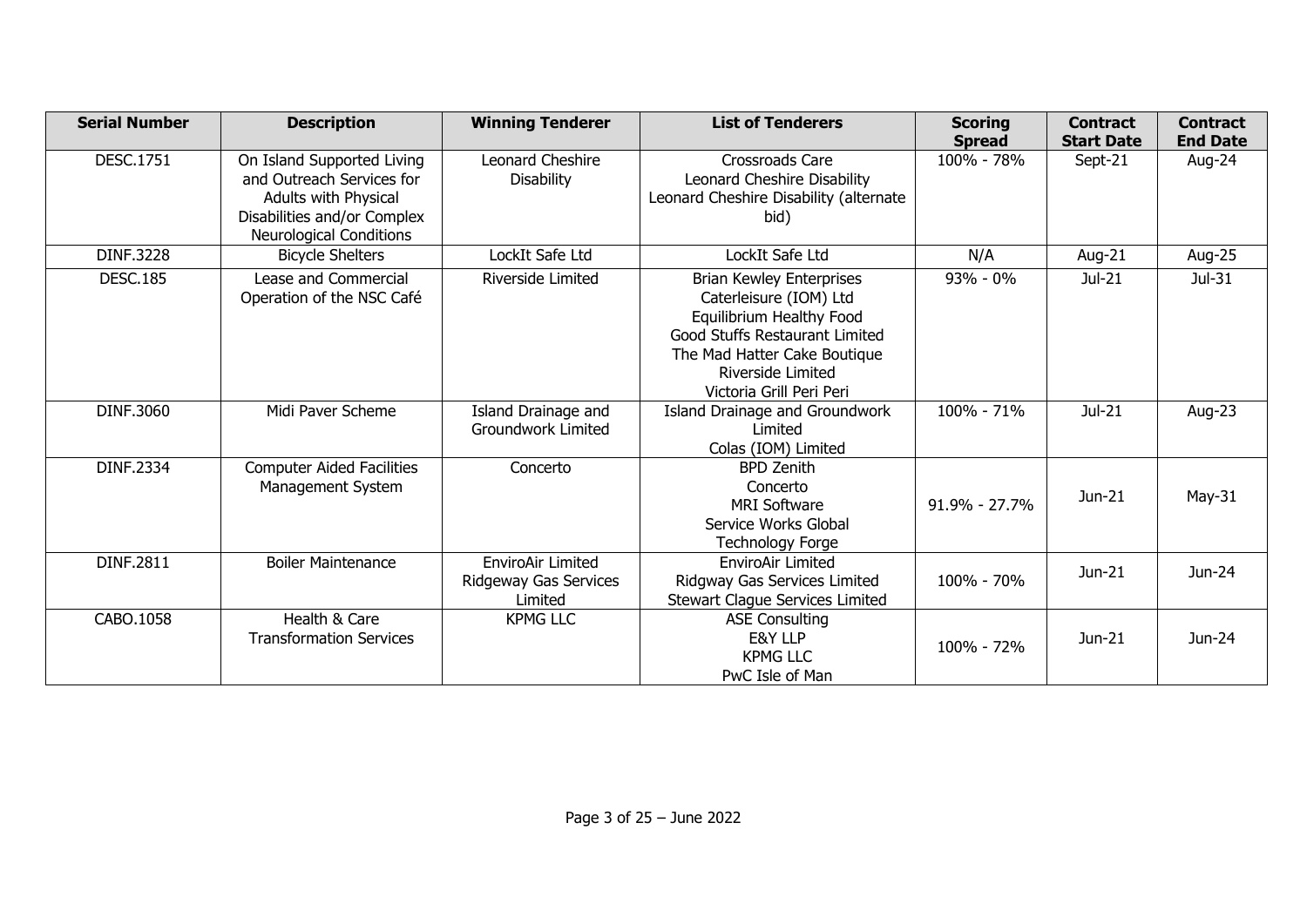| <b>Serial Number</b> | <b>Description</b>                                                                                                                  | <b>Winning Tenderer</b>      | <b>List of Tenderers</b>                                                                                               | <b>Scoring</b><br><b>Spread</b> | <b>Contract</b><br><b>Start Date</b> | <b>Contract</b><br><b>End Date</b> |
|----------------------|-------------------------------------------------------------------------------------------------------------------------------------|------------------------------|------------------------------------------------------------------------------------------------------------------------|---------------------------------|--------------------------------------|------------------------------------|
| CABO.895/2           | <b>Re-Evaluation After</b><br>Successful Appeal Against<br>the Original Award - Connect<br>Mann Internet Managed<br><b>Services</b> | Sure                         | Domicilium (IOM) Limited<br>Manx Telecom<br>Sure (Isle of Man) Limited                                                 | 54.7% - 93.7%                   | Jun-21                               | May-26                             |
| CABO.626             | Connect Mann - Lot 3 - LAN<br>and WIFI Connectivity<br>Managed Service                                                              | Manx Telecom                 | <b>Datrix</b><br>Manx Telecom                                                                                          | 89.3% - 63.99%                  | Jun-21                               | May-26                             |
| CABO.626             | Connect Mann - Lot 4 - IP<br>Telephony and Unified<br>Communications                                                                | Manx Telecom                 | Manx Telecom                                                                                                           | N/A                             | Apr-21                               | Mar-24                             |
| <b>TREA.4146</b>     | Strategic Partner - Future<br>Economy Framework                                                                                     | <b>KPMG LLC</b>              | <b>BCG</b><br>Ernst & Young LLP<br><b>KPMG LLC</b><br>Oxera<br><b>Stantec</b>                                          | $91\% - 27\%$                   | Apr-21                               | Apr-23                             |
| DHSC.1653            | Nobles Hospital Dishwasher<br>Chemical Provisions and<br>Maintenance Service                                                        | <b>Star Services Limited</b> | Chemical Services (Manx) Limited<br><b>Star Services Limited</b>                                                       | 97% - 89%                       | Apr-21                               | Dec-23                             |
| 2020                 |                                                                                                                                     |                              |                                                                                                                        |                                 |                                      |                                    |
| <b>TREA.4067</b>     | Provision of Sovereign Debt<br>Advice                                                                                               | Ernst & Young LLP            | Deloitte<br>Ernst & Young LLP<br><b>KPMG</b><br><b>NatWest</b><br>PwC<br>Ramsey Crookall<br>Portfolio Manager<br>Edale | 98.8% - 67.9%                   | <b>Nov-20</b>                        | On Final<br>Deliverable            |
| <b>DHSC.1654</b>     | Provision of Vending<br><b>Machines</b>                                                                                             | MannVend Ltd                 | MannVend Ltd                                                                                                           | N/A                             | Nov-20                               | <b>Nov-25</b>                      |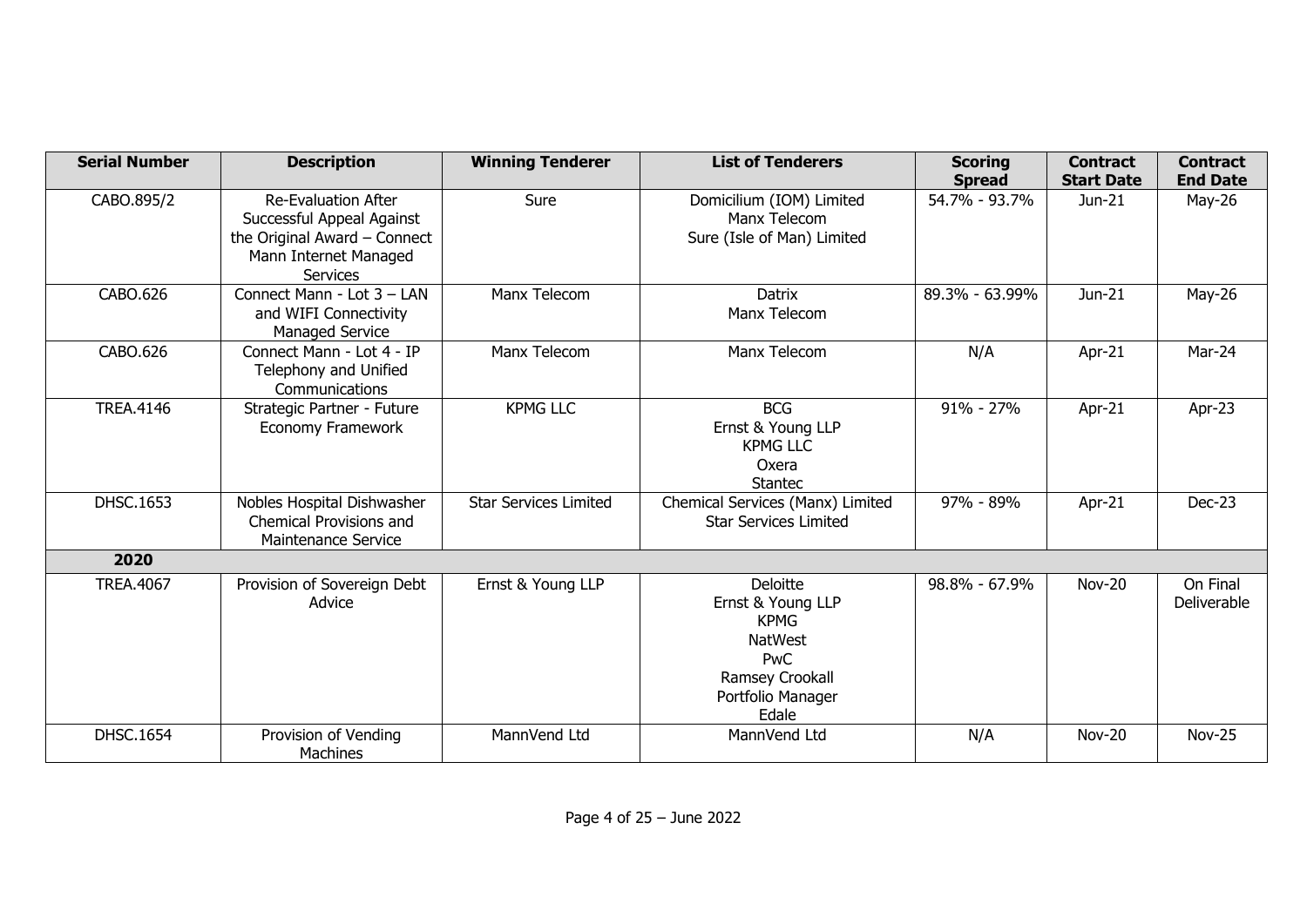| <b>Serial Number</b> | <b>Description</b>                                                                                                                       | <b>Winning Tenderer</b>                                                                                              | <b>List of Tenderers</b>                                                                                                                                           | <b>Scoring</b>                 | <b>Contract</b><br><b>Start Date</b> | <b>Contract</b><br><b>End Date</b> |
|----------------------|------------------------------------------------------------------------------------------------------------------------------------------|----------------------------------------------------------------------------------------------------------------------|--------------------------------------------------------------------------------------------------------------------------------------------------------------------|--------------------------------|--------------------------------------|------------------------------------|
| CABO.449             | <b>Information System Solution</b><br>for Indirect Taxation                                                                              | Data Torque Limited                                                                                                  | Data Torque Limited<br><b>Fast Enterprises LLC</b><br>Teleologica<br>Techno Brain Europe Limited                                                                   | <b>Spread</b><br>100% - 92.19% | <b>Nov-20</b>                        | Nov-25                             |
| CABO.1007            | Supply of Microsoft Surface<br>Hardware Equipment and<br>Ancillary Hardware                                                              | Jigsaw Systems Limited                                                                                               | Argon Business Systems Limited<br>Jigsaw Systems Limited<br>Manx Telecom<br>Sure (IOM) Ltd<br>Xuper Limited                                                        | 97% - 89%                      | $Sep-20$                             | Aug-22                             |
| <b>DEFA.888</b>      | <b>Independent Fisheries</b><br>Science Advice                                                                                           | <b>Bangor University</b>                                                                                             | <b>Bangor University</b><br>Bangor University (alternative<br>proposal)<br>Heriot-Watt                                                                             | 100% - 70.7%                   | $Sep-20$                             | Aug-25                             |
| <b>DENT.376</b>      | <b>Electrical Support Services for</b><br>the Isle of Man TT, Manx<br>Grand Prix and Classic TT                                          | Ardern and Druggan Ltd                                                                                               | Ardern and Druggan Ltd                                                                                                                                             | N/A                            | Sep-20                               | Sep-25                             |
| <b>DHSC.1458</b>     | Supply of an Immunoassay<br>system for the testing of<br>Infectious Diseases and the<br>mandatory screening of<br><b>Blood Donations</b> | Roche Diagnostics                                                                                                    | Abbott Laboratories Ltd<br>Roche Diagnostics Ltd (Option 1)<br>Roche Diagnostics Ltd (Option 2)<br><b>DiaSorin</b>                                                 | 99% - 77%                      | N/A                                  | N/A                                |
| <b>DESC.111</b>      | Pre-School Nurseries                                                                                                                     | Hopes & Dreams Limited<br>Lizandal Limited t/a<br>Sandcastles<br><b>Bright Beginnings Limited</b><br>Mooinjer Veggey | Hopes & Dreams Limited<br>Lizandal Limited t/a Sandcastles<br><b>Bright Beginnings Limited</b><br>Mooinjer Veggey<br>Happy Valley Ltd<br>St Johns Pre-School Trust | 100% - 72%                     | Aug-20                               | Jul-23                             |
| <b>TREA.2646</b>     | Auditing Services for<br>Treasury and PSPA - Lot 3 -<br><b>PSPA Audit</b>                                                                | PriceWaterhouseCoopers<br><b>LLC</b>                                                                                 | <b>Grant Thornton Limited</b><br>PricewaterhouseCoopers LLC                                                                                                        | 95% - 73.9%                    | <b>Jul-20</b>                        | <b>Nov-22</b>                      |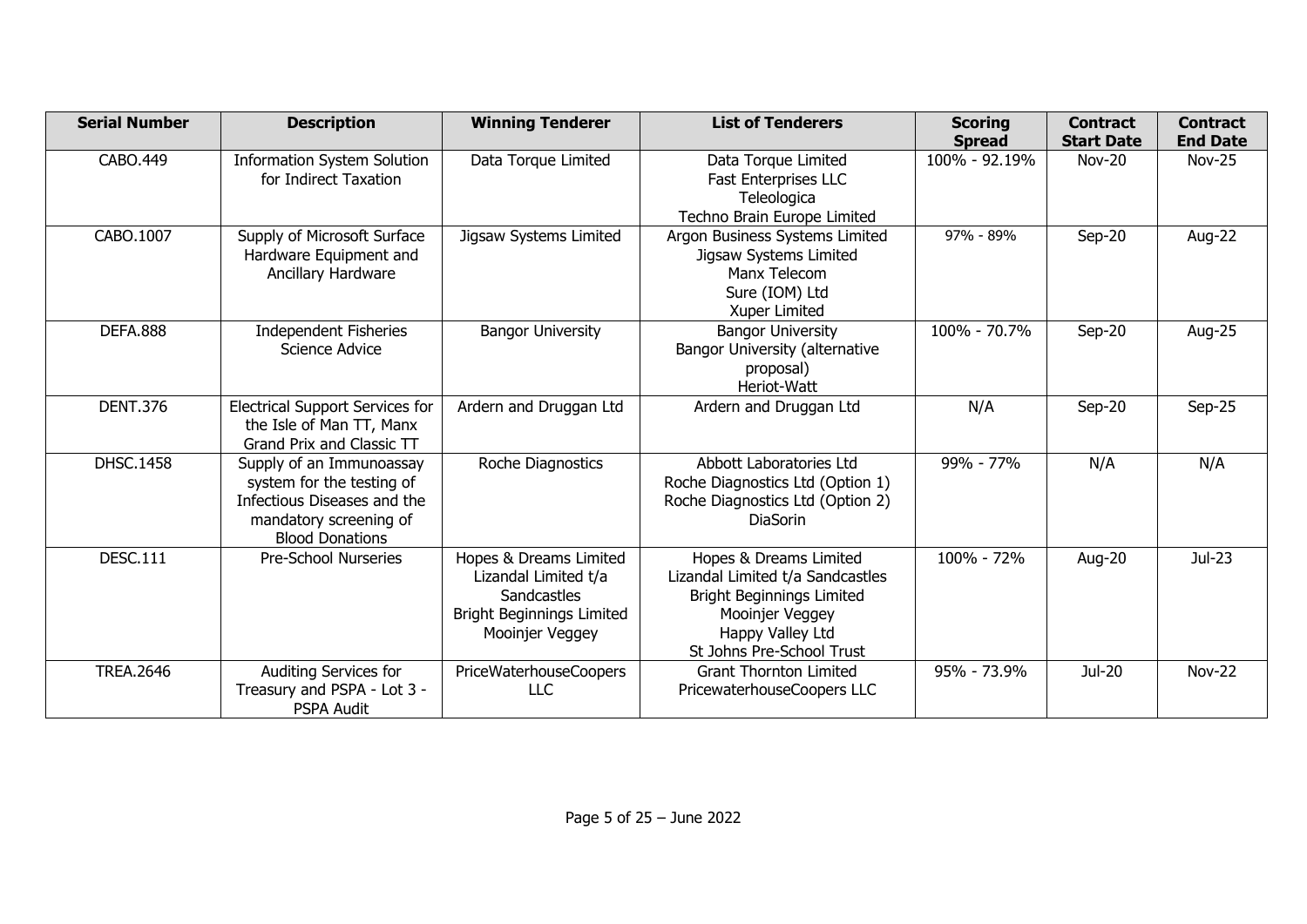| <b>Serial Number</b> | <b>Description</b>                                                                                                                             | <b>Winning Tenderer</b>             | <b>List of Tenderers</b>                                                                                                                                  | <b>Scoring</b><br><b>Spread</b> | <b>Contract</b><br><b>Start Date</b> | <b>Contract</b><br><b>End Date</b> |
|----------------------|------------------------------------------------------------------------------------------------------------------------------------------------|-------------------------------------|-----------------------------------------------------------------------------------------------------------------------------------------------------------|---------------------------------|--------------------------------------|------------------------------------|
| DINF.2561            | The Manufacture and Supply<br>of Permanent Road Traffic<br>Signals                                                                             | Hirst Signs Limited                 | Colas (IOM) Limited<br>Hirst Signs Limited<br>Limelight Signs Limited<br>Signrite (IOM) Limited                                                           | $95% - 52%$                     | Jul-20                               | Jul-25                             |
| DHSC.1596            | Supply and Distribution of<br><b>Continence Care Products</b>                                                                                  | D L Gelling Ltd                     | D L Gelling Ltd<br>Hartmann<br><b>WDS Ltd</b><br>Egan Reid                                                                                                | 99.5% - 92%                     | Jul-20                               | Jun-23                             |
| DINF.2281            | Castle Rushen High School<br>Playing Field                                                                                                     | Island Drainage &<br>Groundwork Ltd | Excel Group<br>Island Drainage & Groundwork Ltd<br>Paul Carey & Sons Ltd                                                                                  | 95% - 91%                       | Jun-20                               | Aug-22                             |
| <b>TREA.3567</b>     | Lot 1 - Local Authority Audit<br>Services (Douglas Borough<br>Council and Isle of Man Local<br><b>Government Pension</b><br>Scheme)            | <b>Baker Tilley</b>                 | <b>Baker Tilley</b><br><b>Browne Craine Associates Limited</b><br>Crowe Isle of Man Audit LLC<br>Crowe Morgan LLC<br>Ernst & Young LLC<br><b>KPMG LLC</b> | 98.71% -<br>59.88%              | Jun-20                               | Jun-23                             |
| <b>TREA.3567</b>     | Lot 2 - Local Authority Audit<br>Services (Audit and<br>Assurance of Local<br>Government Bodies in the<br>Eastern Area of the Isle of<br>Man)  | Crowe Isle of Man Audit             | <b>Baker Tilley</b><br><b>Browne Craine Associates Limited</b><br>Crowe Isle of Man Audit LLC<br>Crowe Morgan LLC<br>Ernst & Young LLC<br><b>KPMG LLC</b> | 97.00% -<br>48.77%              | $May-20$                             | $May-23$                           |
| <b>TREA.3567</b>     | Lot 3 - Local Authority Audit<br>Services (Audit and<br>Assurance of Local<br>Government Bodies in the<br>Southern Area of the Isle of<br>Man) | <b>Baker Tilley</b>                 | <b>Baker Tilley</b><br><b>Browne Craine Associates Limited</b><br>Crowe Isle of Man Audit LLC<br>Crowe Morgan LLC<br>Ernst & Young LLC<br><b>KPMG LLC</b> | 95.64% -<br>45.79%              | Jun-20                               | Jun-23                             |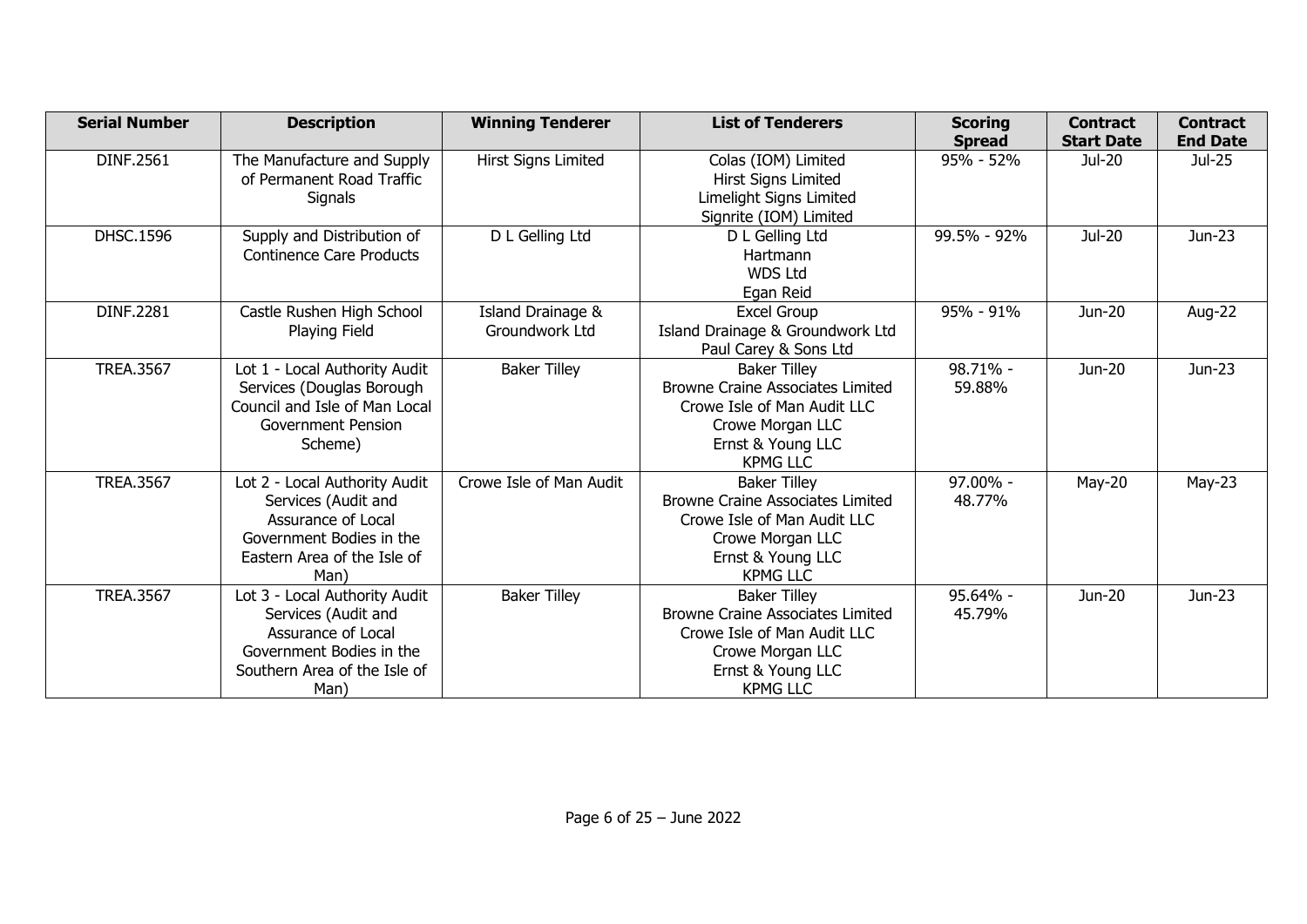| <b>Serial Number</b> | <b>Description</b>                                                                                                                             | <b>Winning Tenderer</b>                 | <b>List of Tenderers</b>                                                                                                                                                | <b>Scoring</b><br><b>Spread</b> | <b>Contract</b><br><b>Start Date</b> | <b>Contract</b><br><b>End Date</b> |
|----------------------|------------------------------------------------------------------------------------------------------------------------------------------------|-----------------------------------------|-------------------------------------------------------------------------------------------------------------------------------------------------------------------------|---------------------------------|--------------------------------------|------------------------------------|
| <b>TREA.3567</b>     | Lot 4 - Local Authority Audit<br>Services (Audit and<br>Assurance of Local<br>Government Bodies in the<br>Western Area of the Isle of<br>Man)  | Crowe Isle of Man Audit                 | <b>Baker Tilley</b><br><b>Browne Craine Associates Limited</b><br>Crowe Isle of Man Audit LLC<br>Crowe Morgan LLC<br>Ernst & Young LLC<br><b>KPMG LLC</b>               | 95.64% -<br>41.38%              | $May-20$                             | $May-23$                           |
| <b>TREA.3567</b>     | Lot 5 - Local Authority Audit<br>Services (Audit and<br>Assurance of Local<br>Government Bodies in the<br>Northern Area of the Isle of<br>Man) | Crowe Isle of Man Audit                 | <b>Baker Tilley</b><br><b>Browne Craine Associates Limited</b><br>Crowe Isle of Man Audit LLC<br>Crowe Morgan LLC<br>Ernst & Young LLC<br><b>KPMG LLC</b>               | 99.87% -<br>45.92%              | $May-20$                             | $May-23$                           |
| DENT.70              | National Broadband Plan                                                                                                                        | Manx Telecom                            | <b>Bluewave Communications</b><br>Manx Telecom<br>SES Satellite Leasing Limited                                                                                         | 100%                            | May-20                               | Jul-25                             |
| <b>DENT.402</b>      | TT Paddock Operations Team                                                                                                                     | Ace Hire and Sales<br>Limited           | Ace Hire and Sales Limited<br>Safety Fire and Rescue Solutions<br>Limited                                                                                               | 93.17% -<br>89.73%              | $May-20$                             | Sep-24                             |
| <b>TREA.2937</b>     | <b>Investment Custodian</b>                                                                                                                    | <b>BNY Mellon Asset</b><br>Servicing    | <b>BNY Mellon Asset Servicing</b><br><b>HSBC Securities Services</b>                                                                                                    | 100% - 80%                      | $May-20$                             | <b>Nov-25</b>                      |
| <b>DENT.306</b>      | <b>Cruise Market Consultant</b>                                                                                                                | <b>Glenleven Marine Limited</b>         | <b>Glenleven Marine Limited</b>                                                                                                                                         | N/A                             | Mar-20                               | Mar-23                             |
| DINF.2647            | Architect Service for the<br>Redevelopment of Cummal<br><b>Mooar Residential Home</b>                                                          | <b>McGarrigle Architects</b><br>Limited | Cornerstone Architechts Limted<br>Kay Associates Limited<br>McGarrigle Architechts Limited<br>Savage and Chadwick Architechts<br>Limited<br>The Manser Practice Limited | 93% - 83%                       | Mar-20                               | <b>TBA</b>                         |
| DINF.2648            | <b>Quantity Surveying Services</b><br>for the Redevelopment of<br><b>Cummal Mooar Residential</b><br>Home                                      | <b>Bell Burton Associates</b>           | <b>Bell Burton Associates</b><br>Cameral Hall (Services) Limited<br>Silva Consulting Limited                                                                            | 100% - 86%                      | Mar-20                               | <b>TBA</b>                         |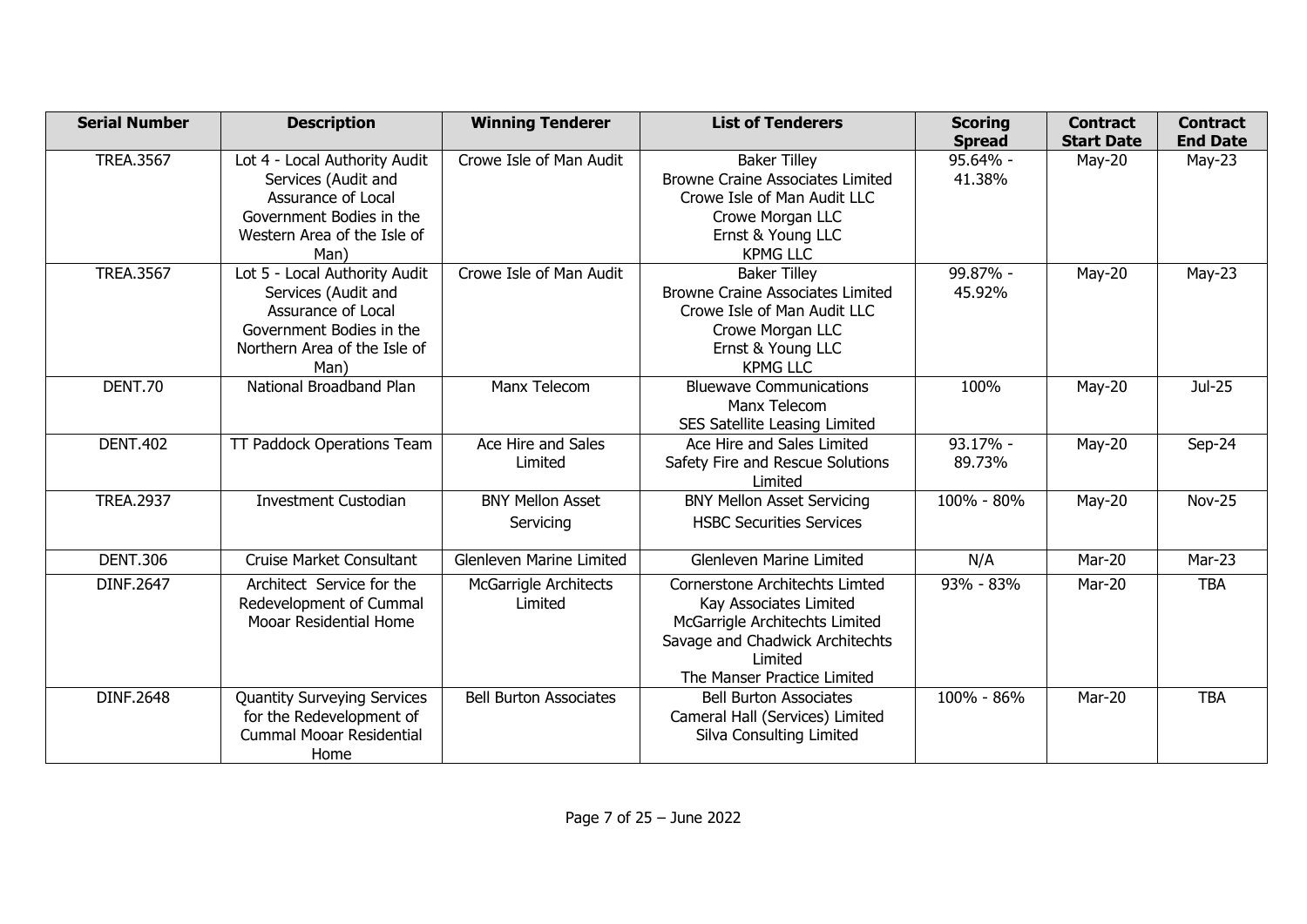| <b>Serial Number</b> | <b>Description</b>                                                                                                  | <b>Winning Tenderer</b>                   | <b>List of Tenderers</b>                                                                                      | <b>Scoring</b><br><b>Spread</b> | <b>Contract</b><br><b>Start Date</b> | <b>Contract</b><br><b>End Date</b> |
|----------------------|---------------------------------------------------------------------------------------------------------------------|-------------------------------------------|---------------------------------------------------------------------------------------------------------------|---------------------------------|--------------------------------------|------------------------------------|
| <b>DINF.2652</b>     | Civil and Structural<br>Engineering Services for the<br>Redevelopment of Cummal<br>Mooar Residential Home           | Graham Schofield<br>Associates            | <b>BB Consulting Engineers Ltd</b><br><b>Curtins Consulting Limited</b><br><b>Graham Schofield Associates</b> | 91% - 86%                       | Mar-20                               | <b>TBA</b>                         |
| DHAF.6919            | Police Vehicle Recovery                                                                                             | Minky Metals Ltd                          | Manx Automobile Assistance<br>Minky Metals Ltd                                                                | 100% - 60%                      | Feb-20                               | Feb-23                             |
| DINF.2354/CABO.644   | Airport Information<br>Management System "AIMS"                                                                     | Adecs                                     | Adecs<br>Airport Information Systems<br><b>MyAirOps</b><br>RESA Airport Data Systems                          | 100%                            | Feb-20                               | Feb-25                             |
| DINF.2365            | Airport Ground Services<br>Refurbishment - Package 2                                                                | Lagan Construction<br><b>Aviation Ltd</b> | Colas IOM Ltd<br>Lagan Construction Aviation Ltd                                                              | N/A                             | Not Known                            | Outsourced                         |
| 2019                 |                                                                                                                     |                                           |                                                                                                               |                                 |                                      |                                    |
| <b>DHSC.1458</b>     | Service Level Agreement for<br>the provision of a Cervical<br>Cytology Service to Noble's<br>(Isle of Man) Hospital | North Bristol NHS Trust                   | North Bristol NHS Trust                                                                                       | N/A                             | $Dec-19$                             | <b>Nov-24</b>                      |
| DINF.2199            | Provision of Aviation Security<br>Services for Isle of Man<br>Airport                                               | Bidvest Noonan (UK)<br>Limited            | Bidvest Noonan (UK) Limited<br>ICTS (K) Ltd                                                                   | 99% - 81%                       | Nov-19                               | Oct-22                             |
| <b>TREA.2646</b>     | The Services of a Central<br>Government Auditor - Lot 1 -<br>Central Government Audit                               | <b>Grant Thornton Limited</b>             | <b>Grant Thornton Limited</b><br>PricewaterhouseCoopers LLC                                                   | 100% - 55.1%                    | Nov-19                               | <b>Nov-22</b>                      |
| <b>DINF.1452</b>     | The Supply and Delivery of<br>Gas Oil and Kerosene for<br>Plant and Heating - LOT 4                                 | <b>Ellan Vannin Fuels</b>                 | <b>Ellan Vannin Fuels</b><br>Manx Petroleums                                                                  | N/A                             | Oct-19                               | Oct-24                             |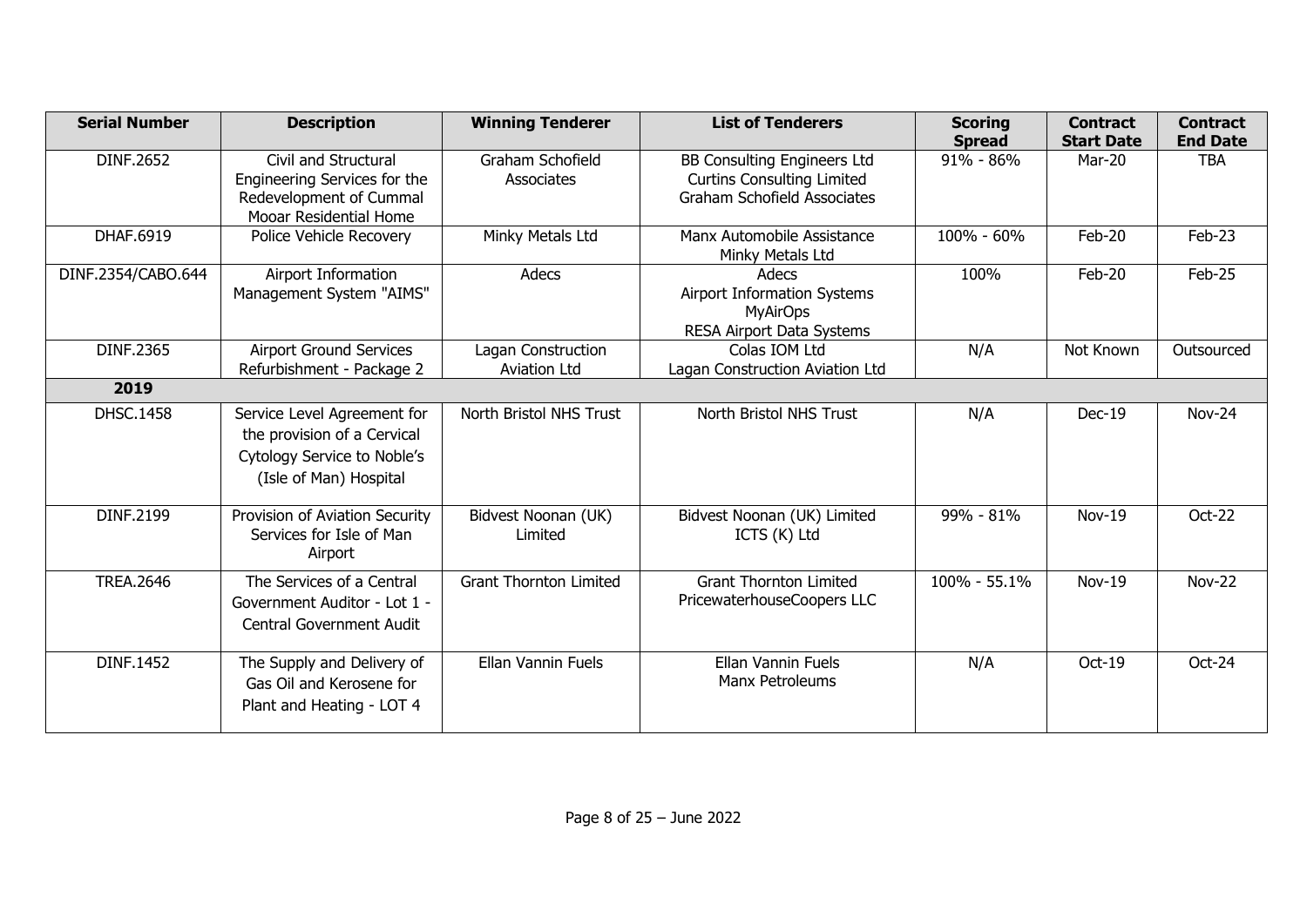| <b>Serial Number</b> | <b>Description</b>                                                                                                                        | <b>Winning Tenderer</b>            | <b>List of Tenderers</b>                                                                                                                          | <b>Scoring</b><br><b>Spread</b> | <b>Contract</b><br><b>Start Date</b> | <b>Contract</b><br><b>End Date</b> |
|----------------------|-------------------------------------------------------------------------------------------------------------------------------------------|------------------------------------|---------------------------------------------------------------------------------------------------------------------------------------------------|---------------------------------|--------------------------------------|------------------------------------|
| <b>DENT.153</b>      | Race Management and<br>Timing                                                                                                             | Dimension Data<br>Luxembourg PSF   | <b>Advanced Timing Systems</b><br>Dimension Data Luxembourg PSF<br>Professional Data Management<br>Services Ltd<br><b>Next Generation Results</b> | N/A                             | $Oct-19$                             | $Sep-24$                           |
| DESC <sub>.44</sub>  | Supply of a Range of<br>Swimwear and Swimming<br>Equipment Products for the<br>Purpose of Re-Sale at the<br><b>National Sports Centre</b> | HS Sports t/a APG Leisure          | HS Sports t/a APG Leisure<br>ProSwimwear Ltd<br>Zoggs Int'l                                                                                       | 89% - 100%                      | $Oct-19$                             | $Sep-22$                           |
| <b>DINF.1452</b>     | The Supply of Ultra Low Sulphur<br>Diesel                                                                                                 | Manx Petroleums                    | Ellan Vannin Fuels<br>Manx Petroleums                                                                                                             | N/A                             | $Sep-19$                             | $Sep-24$                           |
| CABO.572             | Distributed Denial of Service<br>Protection                                                                                               | Cyphra                             | Cyphra<br><b>PDMS</b><br>Pentesec                                                                                                                 | 97% - 73%                       | Aug-19                               | Jul-24                             |
| <b>DEFA.669</b>      | Curraghs Wildlife Park<br>Gardening & Grounds<br>Maintenance Service                                                                      | Joe Wood Tree & Garden<br>Services | J Graham t/a Groundcare<br>Joe Wood Tree & Garden Services                                                                                        | $82\% - 92\%$                   | Jul-19                               | Jun-22                             |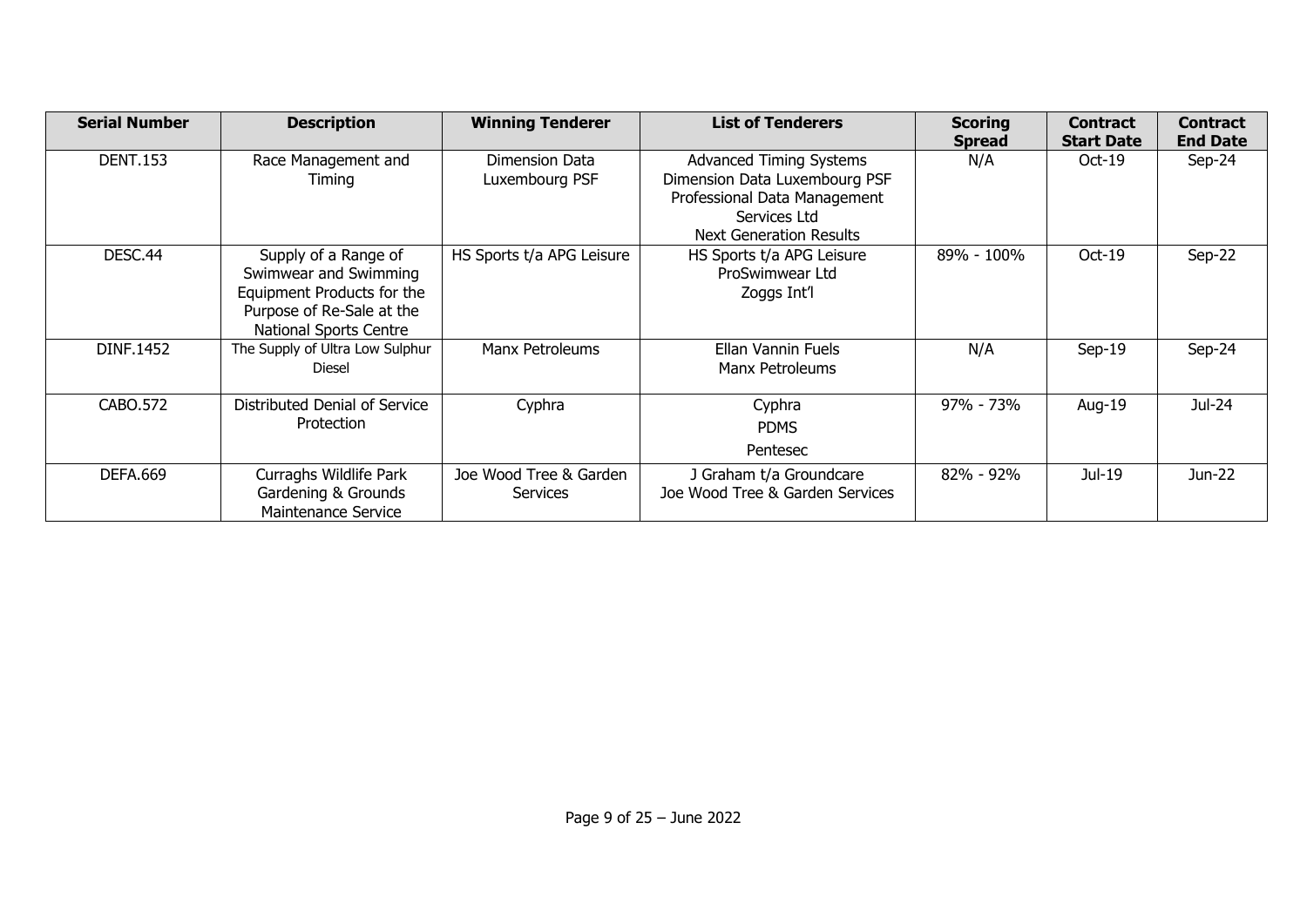| <b>Serial Number</b> | <b>Description</b>                                                                                        | <b>Winning Tenderer</b>                     | <b>List of Tenderers</b>                                                                                                                  | <b>Scoring</b><br><b>Spread</b> | <b>Contract</b><br><b>Start Date</b> | <b>Contract</b><br><b>End Date</b>  |
|----------------------|-----------------------------------------------------------------------------------------------------------|---------------------------------------------|-------------------------------------------------------------------------------------------------------------------------------------------|---------------------------------|--------------------------------------|-------------------------------------|
| DINF.2177            | Boiler Replacement Project at<br><b>Central Government Offices</b>                                        | <b>Stewart Clague Services</b><br>Limited   | Quiggin and Cubbon Limited<br>Stewart Clague Services Limited                                                                             | 100% - 76%                      | Jul-19                               | <b>On</b><br>Completion<br>of Works |
| <b>DHSC.1451</b>     | Grianagh Court - Quantity<br>Surveyor                                                                     | Silva Consulting                            | <b>Bell Burton Associates</b><br>Magee & Co<br>Silva Consulting Limited                                                                   | 96% - 83%                       | Jul-19                               | On<br>Completion<br>of Works        |
| DHSC.1452            | Grianagh Court - Architect                                                                                | Savage & Chadwick<br>Architects             | Architypes Ltd Trading as Ellis Brown<br>McGarrigle Architects Limited<br><b>Modus Architects Limited</b><br>Savage & Chadwick Architects | 100% - 68%                      | Jul-19                               | On<br>Completion<br>of Works        |
| DHSC.1453            | Grianagh Court - Planning<br>Supervisor                                                                   | Safety Management<br>Services (IOM) Limited | <b>Primary Consulting Ltd</b><br>Safety Mangement Services (IOM)<br>Limited                                                               | 96% - 70%                       | Jul-19                               | On<br>Completion<br>of Works        |
| <b>DHSC.1454</b>     | Grianagh Court - Mechanical<br>and Electrical Consultant                                                  | Hulley & Kirkwood                           | B&R Consulting Engineers (IOM) Ltd<br><b>ECS Consultants Limited</b><br>Hoare Lea LLP<br>Hylley & Kirkwood<br>March Consulting Limited    | $97\% - 64\%$                   | Jul-19                               | <b>On</b><br>Completion<br>of Works |
| DINF.1762            | <b>Technical Advice and Support</b><br>for the Development of the<br><b>Transport and Mobility Sector</b> | <b>TRL Limited</b>                          | <b>SYSTRA</b><br><b>TRL Limited</b>                                                                                                       | N/A                             | Jun-19                               | Jun-22                              |
| DINF.2236            | Isle of Man Airport Apron<br><b>Refurbishment Works</b>                                                   | Colas IOM Ltd                               | Colas IOM Ltd<br>Island Drainage & Groundwork<br>Limited<br><b>JCK Ltd</b><br>Paul Carey and Sons Limited                                 | N/A                             | Not known                            | Outsourced                          |
| DINF.2050            | Crosby to Peel Heritage Trail<br><b>Refurbishment</b>                                                     | NK Construction Ltd                         | <b>JCK Ltd</b><br>NK Construction Ltd<br>Paul Carey and Sons Limited<br>R.G.W Limited                                                     | N/A                             | Not known                            | Outsourced                          |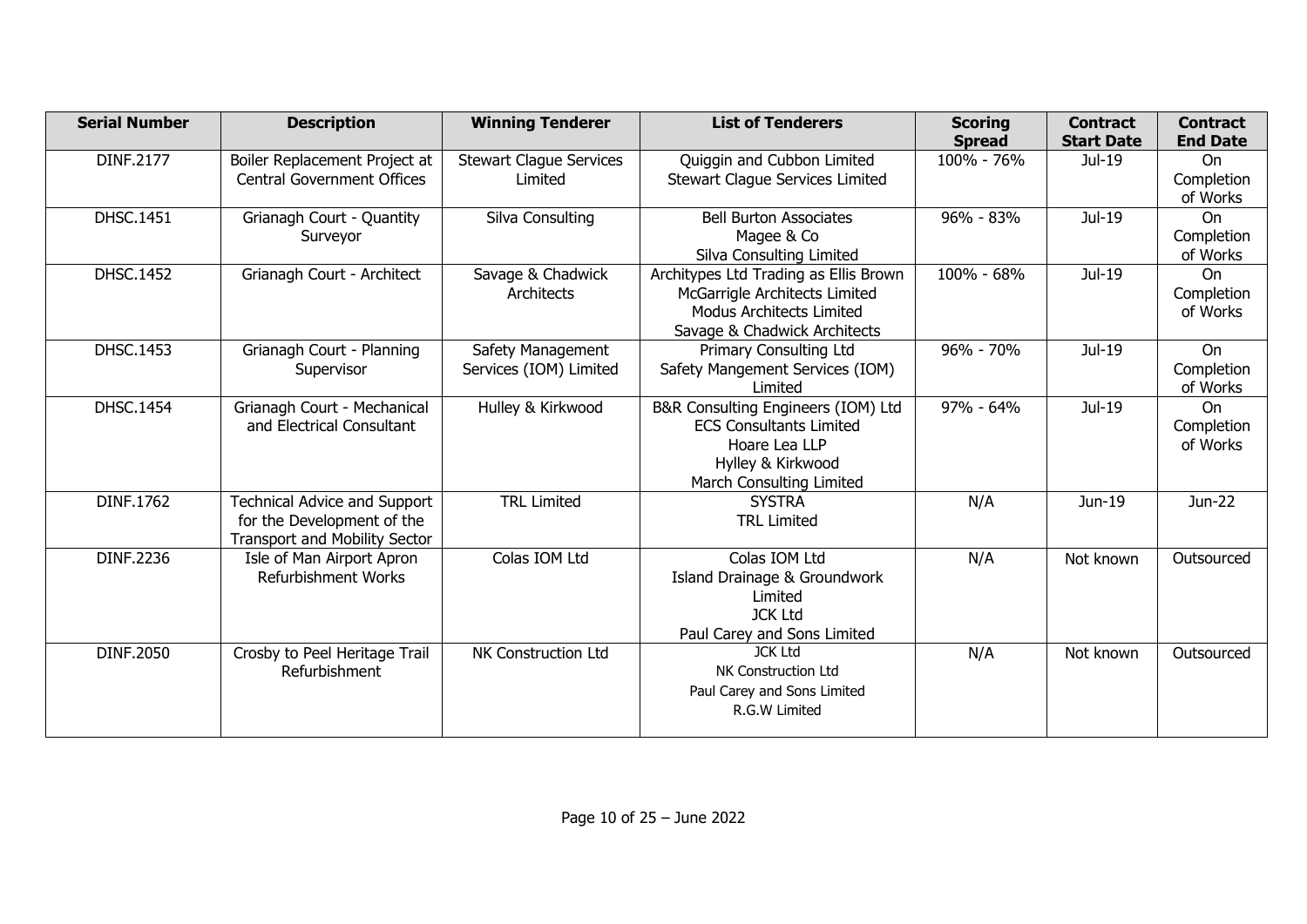| <b>Serial Number</b> | <b>Description</b>                                                                                                      | <b>Winning Tenderer</b>                                                           | <b>List of Tenderers</b>                                                                                                                                       | <b>Scoring</b><br><b>Spread</b> | <b>Contract</b><br><b>Start Date</b> | <b>Contract</b><br><b>End Date</b> |
|----------------------|-------------------------------------------------------------------------------------------------------------------------|-----------------------------------------------------------------------------------|----------------------------------------------------------------------------------------------------------------------------------------------------------------|---------------------------------|--------------------------------------|------------------------------------|
| 2018                 |                                                                                                                         |                                                                                   |                                                                                                                                                                |                                 |                                      |                                    |
| DENT.3               | The Design, Manufacture and<br>Supply of e-Gaming<br><b>Exhibition Stands and</b><br><b>Associated Storage Services</b> | Clements and Street<br>Design Build Limited                                       | Clements and Street Design Build Ltd<br>DNA Design Ltd<br>G Force Ltd                                                                                          | 98% - 82%                       | Oct-18                               | $Sep-23$                           |
| <b>Serial Number</b> | <b>Description</b>                                                                                                      | <b>Winning Tenderer</b>                                                           | <b>List of Tenderers</b>                                                                                                                                       | <b>Scoring</b><br><b>Spread</b> | <b>Contract</b><br><b>Start Date</b> | <b>Contract</b><br><b>End Date</b> |
| DHSC.1093            | The Provision of Cervical<br><b>Cytology Services</b>                                                                   | Royal Liverpool and<br><b>Broadgreen University</b><br><b>Hospitals NHS Trust</b> | <b>Public Health Wales</b><br>Royal Liverpool and Broadgreen NHS<br><b>Hospital Trust</b><br>The Newcastle Upon Tyne Hospitals<br><b>NHS Foundations Trust</b> | 99% - 75%                       | Aug-18                               | May-23                             |
| <b>DDEV.589</b>      | Lot $2$ – The Distribution of<br>Television Contents for the<br>TT Races and Classic TT<br>Races                        | North One Television Ltd                                                          | Green Light Limited<br>North One Television Ltd<br>Weyland                                                                                                     | $96.9\% - 85\%$                 | Jul-18                               | $Dec-23$                           |
| <b>DDEV.589</b>      | Lot $1 -$ Isle of Man TT<br>Television and Media -<br>Production                                                        | Green Light Limited                                                               | Green Light Limited<br>North One                                                                                                                               | $97.3\% - 91.6\%$               | Jul-18                               | $Dec-23$                           |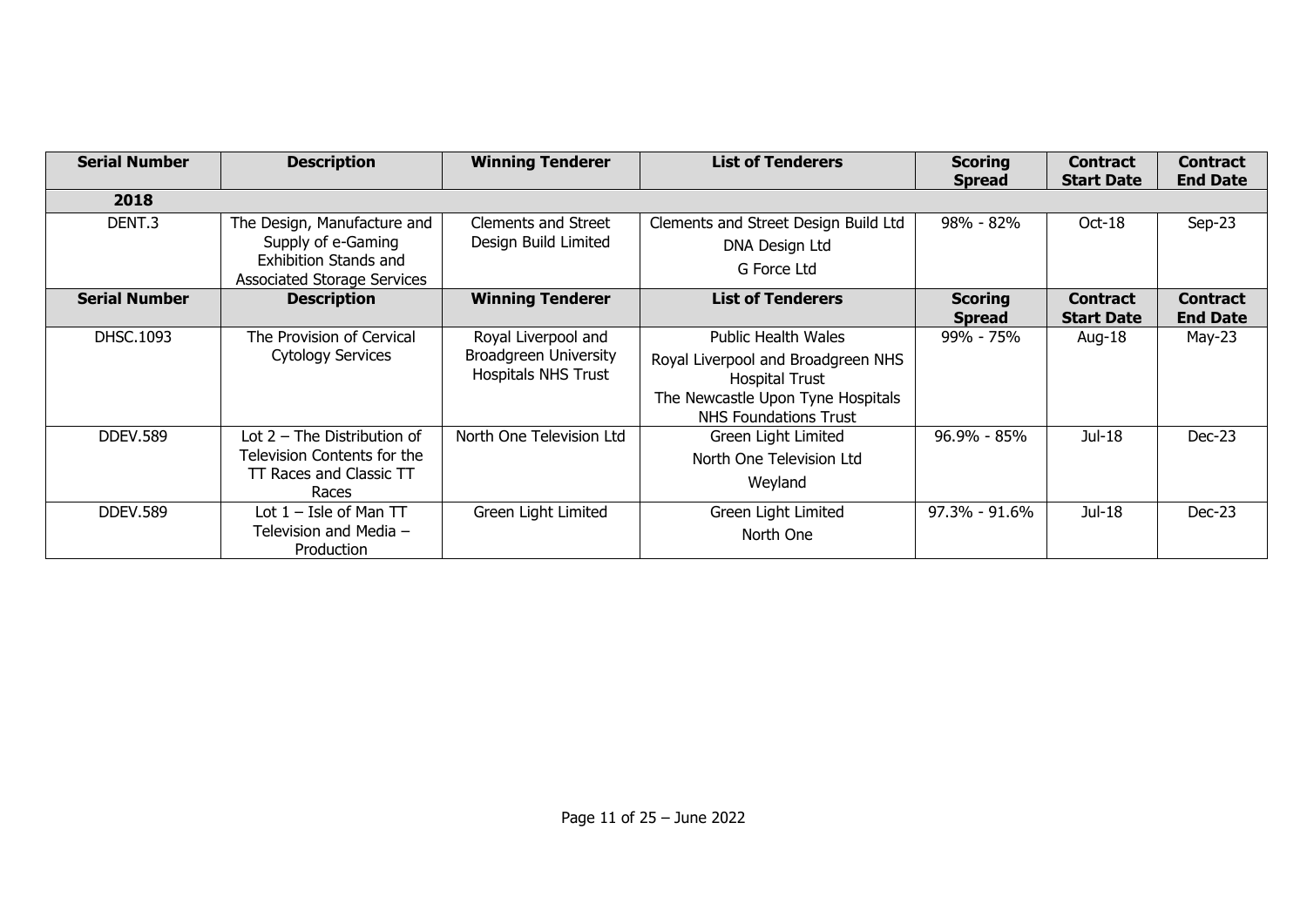| <b>Serial Number</b> | <b>Description</b>                                                                  | <b>Winning Tenderer</b>                              | <b>List of Tenderers</b>                                  | <b>Scoring</b><br><b>Spread</b> | <b>Contract</b><br><b>Start Date</b> | <b>Contract</b><br><b>End Date</b> |
|----------------------|-------------------------------------------------------------------------------------|------------------------------------------------------|-----------------------------------------------------------|---------------------------------|--------------------------------------|------------------------------------|
| <b>DDEV.448</b>      | Lot 1 - The Development of<br>an Integrated Document and<br>Deed Management System  | <b>Manx Business Solutions</b><br>Limited            | Manx Business Solutions Limited<br><b>PDMS</b>            | 93% - 83%                       | Jul-18                               | Jun-23                             |
|                      | for us by the Isle of Man<br>Land Registry and as the Isle<br>of Man Deeds Registry |                                                      |                                                           |                                 |                                      |                                    |
| <b>DDEV.448</b>      | The Development and                                                                 | ESRI (UK) Limited                                    | ESRI (UK) Limited                                         | N/A                             | Jul-18                               | Jun-23                             |
|                      | Support of a System for the                                                         |                                                      | <b>Manx Business Solutions</b>                            |                                 |                                      |                                    |
|                      | Land Registry                                                                       |                                                      | Viking Office Systems                                     |                                 |                                      |                                    |
|                      |                                                                                     |                                                      | Professional Data Management                              |                                 |                                      |                                    |
|                      |                                                                                     |                                                      | Services Ltd                                              |                                 |                                      |                                    |
|                      |                                                                                     |                                                      | KPC Construction & Groundworks                            |                                 |                                      |                                    |
| DINF.1475            | Vehicle Servicing Repair and                                                        | Autologic Ltd - Package A                            | Autologic Ltd                                             | 98% - 65% -                     | Jul-18                               | Jun-23                             |
|                      | Maintenance – Package A, B<br>& C                                                   | Quayside Tyres and                                   | Happy Days Motors (1947)<br><b>Island Exhaust Systems</b> | Package A<br>$100\% - 66\% -$   |                                      |                                    |
|                      |                                                                                     | Exhaust Ltd $-$ Package B<br>Outdoor Power and Plant | Jacksons (Isle of Man) Ltd                                | Package B                       |                                      |                                    |
|                      |                                                                                     | Ltd – Package $C$                                    | Manx Auto Mechanical Ltd                                  | 98% - 66% -                     |                                      |                                    |
|                      |                                                                                     |                                                      | Outdoor Power & Plant Ltd                                 | Package C                       |                                      |                                    |
|                      |                                                                                     |                                                      | Quayside Tyres and Exhaust Ltd                            |                                 |                                      |                                    |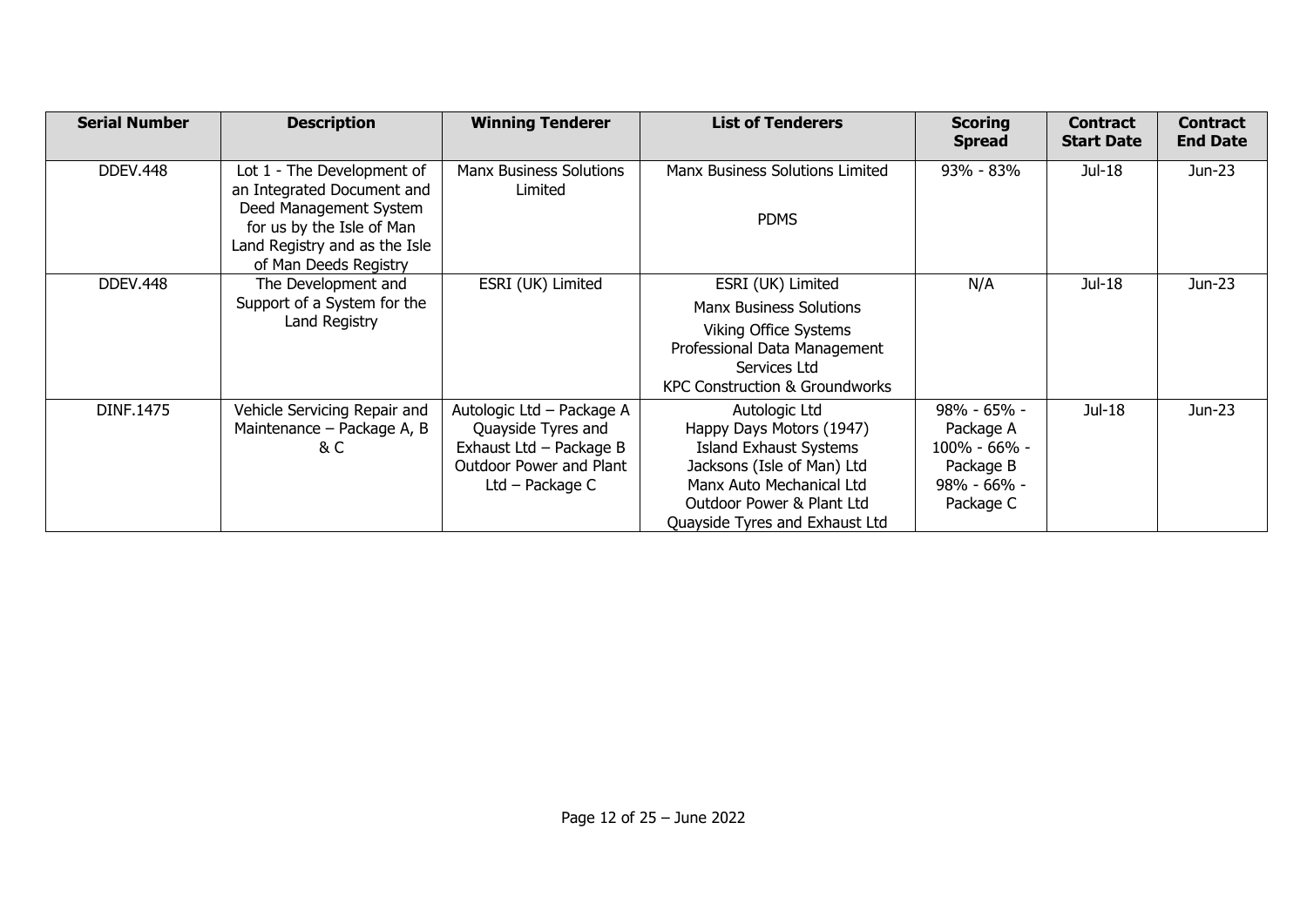| <b>Serial Number</b> | <b>Description</b>                                                                                      | <b>Winning Tenderer</b>                    | <b>List of Tenderers</b>                                                                               | <b>Scoring</b><br><b>Spread</b> | <b>Contract</b><br><b>Start Date</b> | <b>Contract</b><br><b>End Date</b> |
|----------------------|---------------------------------------------------------------------------------------------------------|--------------------------------------------|--------------------------------------------------------------------------------------------------------|---------------------------------|--------------------------------------|------------------------------------|
| <b>FSAU1.50</b>      | Supervisory System for<br><b>Financial Services Authority</b><br>and Gambling Supervision<br>Commission | Antelle IT Ltd                             | Antelle IT Ltd                                                                                         | 100% - 86.01%                   | Jun-18                               | $May-23$                           |
| CABO.330             | Management Information<br>Systems for Primary Schools                                                   | <b>Arbor Education Partners</b><br>Limited | Advanced<br><b>Arbor Education Partners Limited</b><br>Capita<br><b>Bromcom</b><br><b>Histon House</b> | 99.3% - 72.7%                   | $May-18$                             | Feb-23                             |
| <b>DHSC.782</b>      | The Supply and Support of a<br>Safety and Quality Risk<br>Management System                             | Datix                                      | Datix                                                                                                  | N.A                             | Apr- $18$                            | Apr-23                             |
| CABO.489             | Provision of the Secondary<br>School Management<br>Information System (MIS)                             | Capita Business Services<br>Limited        | <b>Bromcom</b><br>Capita Business Services Limited<br>Pupil Asset                                      | N.A                             | Apr-18                               | Mar-23                             |
| MC2017/01            | Peel STW Consulting<br>Engineer                                                                         | Aecom                                      | Aecom<br>Arcadis<br><b>JBA</b>                                                                         | 99% - 92%                       |                                      |                                    |
| MC2017/04            | Laxey STW Consulting<br>Engineer                                                                        | Arcadis                                    | Aecom<br>Arcadis<br><b>JBA</b>                                                                         | 95% - 78%                       |                                      |                                    |
| TT2017/07            | Meary Veg Blowers                                                                                       | <b>APG Neuros</b>                          | Aerzen<br><b>APG Neuros</b><br>Sulzer<br>Xylem                                                         | 98% - 69%                       |                                      |                                    |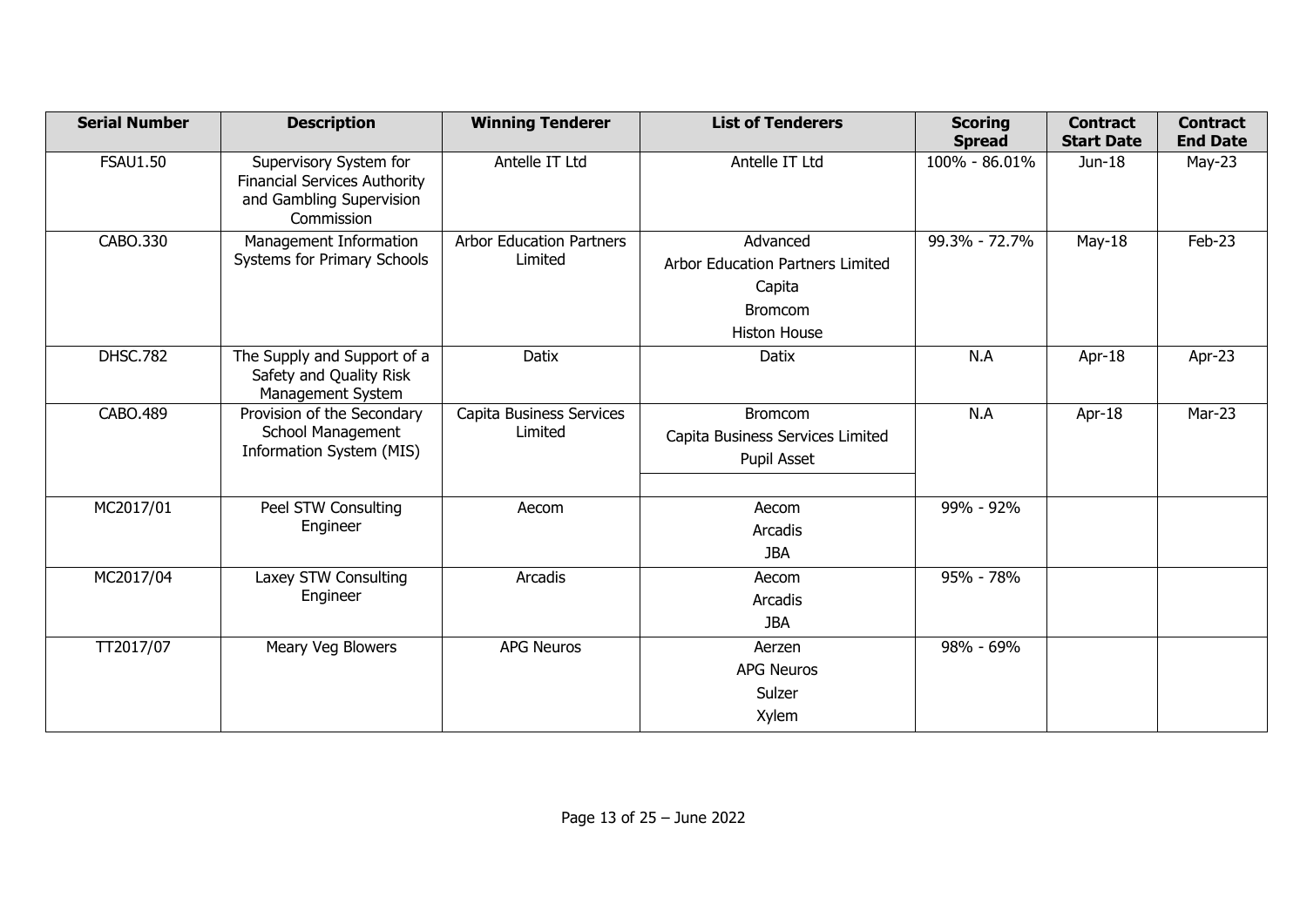| <b>Serial Number</b> | <b>Description</b>                                                                       | <b>Winning Tenderer</b>                             | <b>List of Tenderers</b>                                                                                      | <b>Scoring</b><br><b>Spread</b> | <b>Contract</b><br><b>Start Date</b> | <b>Contract</b><br><b>End Date</b> |
|----------------------|------------------------------------------------------------------------------------------|-----------------------------------------------------|---------------------------------------------------------------------------------------------------------------|---------------------------------|--------------------------------------|------------------------------------|
| 2017                 |                                                                                          |                                                     |                                                                                                               |                                 |                                      |                                    |
| DINF.1137            | Supply of Steam Locomotive<br><b>Boilers</b>                                             | Severn Valley Railway                               | <b>Israel Newton</b><br>Northern Steam Ltd<br>Riley<br>Severn Valley Railway                                  | 96.9% - 51.6%                   | Nov-17                               | Oct-22                             |
| <b>DHSC.820</b>      | Supply and Maintenance of<br><b>Blood Group Analyser</b>                                 | <b>Bio-Rad Laboratories Ltd</b>                     | <b>Bio-Rad Laboratories Ltd</b><br>Grifols UK Ltd<br><b>Ortho Clinical Diagnostics</b>                        | 100% - 82%                      | Nov-17                               | Oct-22                             |
| <b>PSPA.13</b>       | Provider of Actuarial Services<br>for Public Sector Pensions<br><b>Authority Schemes</b> | Hymans Robertson LLP                                | Aon Hewitt<br>Deloitte<br><b>First Actuarial</b><br>Hymans Robertson LLP<br><b>PWC</b><br>Spence and Partners | $97\% - 67\%$                   | Sep-17                               | <b>Dec-23</b>                      |
| <b>DINF.942</b>      | Refurbishment of Steam<br>Locomotive Chassis No.11                                       | Alan Keefe Ltd                                      | Alan Keefe Ltd                                                                                                | N/A                             | $Sep-17$                             | Aug-22                             |
| CCOM.19              | Provision of Satellite Filing<br>Services                                                | ManSat Limited and SES<br>Satellite Leasing Limited | ManSat Limited<br>SES Satellite Leasing Limited                                                               | 100% - 99.1%                    | Apr-17                               | Mar-27                             |
| <b>DDEV.460</b>      | Maritime Support Services                                                                | <b>Idwal Marine Europe</b>                          | Graham & Woolnough<br><b>Idwal Marine Europe</b><br>LOC Group                                                 | 100% - 74.1%                    | Apr-17                               | Dec-26                             |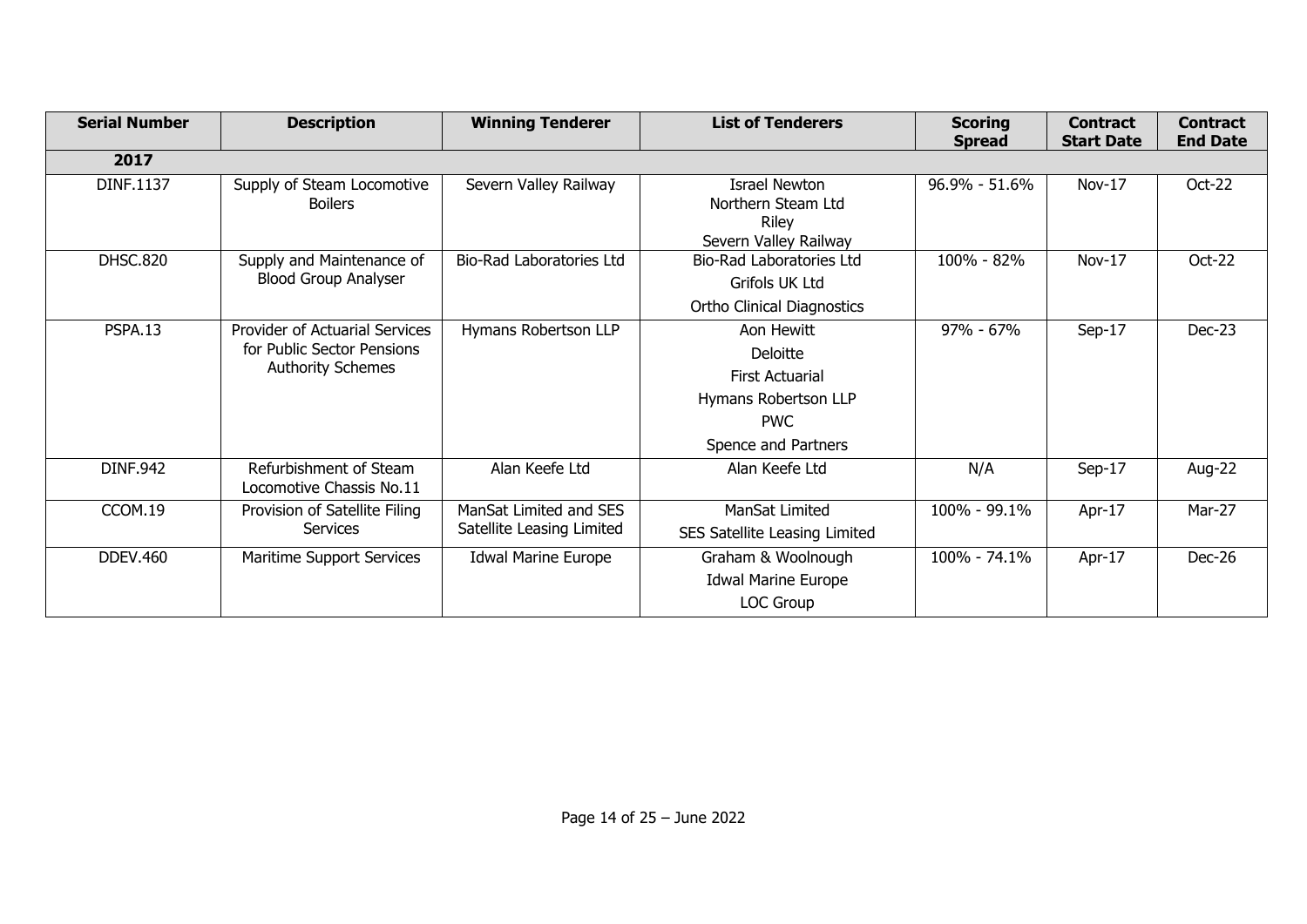| <b>Serial Number</b> | <b>Description</b>                  | <b>Winning Tenderer</b>           | <b>List of Tenderers</b>          | <b>Scoring</b><br><b>Spread</b> | <b>Contract</b><br><b>Start Date</b> | <b>Contract</b><br><b>End Date</b> |
|----------------------|-------------------------------------|-----------------------------------|-----------------------------------|---------------------------------|--------------------------------------|------------------------------------|
| <b>TREA.1669</b>     | Consultancy MC - Review of          | <b>NERA UK Ltd</b>                | Deloitte LLP                      | 68% - 48%                       | Mar-17                               |                                    |
|                      | the MUA Long Term Financial<br>Plan |                                   | <b>Grant Thornton</b>             |                                 |                                      |                                    |
|                      |                                     |                                   | Mark Gilson                       |                                 |                                      |                                    |
|                      |                                     |                                   | <b>NERA UK Ltd</b>                |                                 |                                      |                                    |
|                      |                                     |                                   | Ormco                             |                                 |                                      |                                    |
|                      |                                     |                                   | PwC/Manx Technology Group         |                                 |                                      |                                    |
|                      |                                     |                                   |                                   |                                 |                                      |                                    |
| CABO.330             | Lot 3 - Management                  | <b>Tribal Education Limited</b>   | Advanced Business Software and    | 98.2% - 74.3%                   | $Jan-18$                             | Dec-22                             |
|                      | Information System for UCM          |                                   | Solutions Ltd                     |                                 |                                      |                                    |
|                      |                                     |                                   | Capita Business Services Limited  |                                 |                                      |                                    |
|                      |                                     |                                   | <b>Tribal Education Limited</b>   |                                 |                                      |                                    |
| DINF.1213            | Cleaning Markwell House             | <b>Strand Facilities Services</b> | <b>Strand Facilities Services</b> | 100% - 97%                      |                                      |                                    |
|                      |                                     |                                   | <b>Ultimate Cleaning Services</b> |                                 |                                      |                                    |
| DINF.1213            | Cleaning St Andrew's House          | <b>Ultimate Cleaning</b>          | Spot On Cleaners                  | 100% - 89%                      |                                      |                                    |
|                      |                                     | <b>Services</b>                   | <b>Strand Facilities Services</b> |                                 |                                      |                                    |
|                      |                                     |                                   | <b>Ultimate Cleaning Services</b> |                                 |                                      |                                    |
| DINF.1213            | Cleaning St George's Court          | Spot On Cleaners                  | Heritage Cleaners                 | 100% - 75%                      |                                      |                                    |
|                      |                                     |                                   | Spot On Cleaners                  |                                 |                                      |                                    |
|                      |                                     |                                   | <b>Strand Facilities Services</b> |                                 |                                      |                                    |
|                      |                                     |                                   | <b>Ultimate Cleaning Services</b> |                                 |                                      |                                    |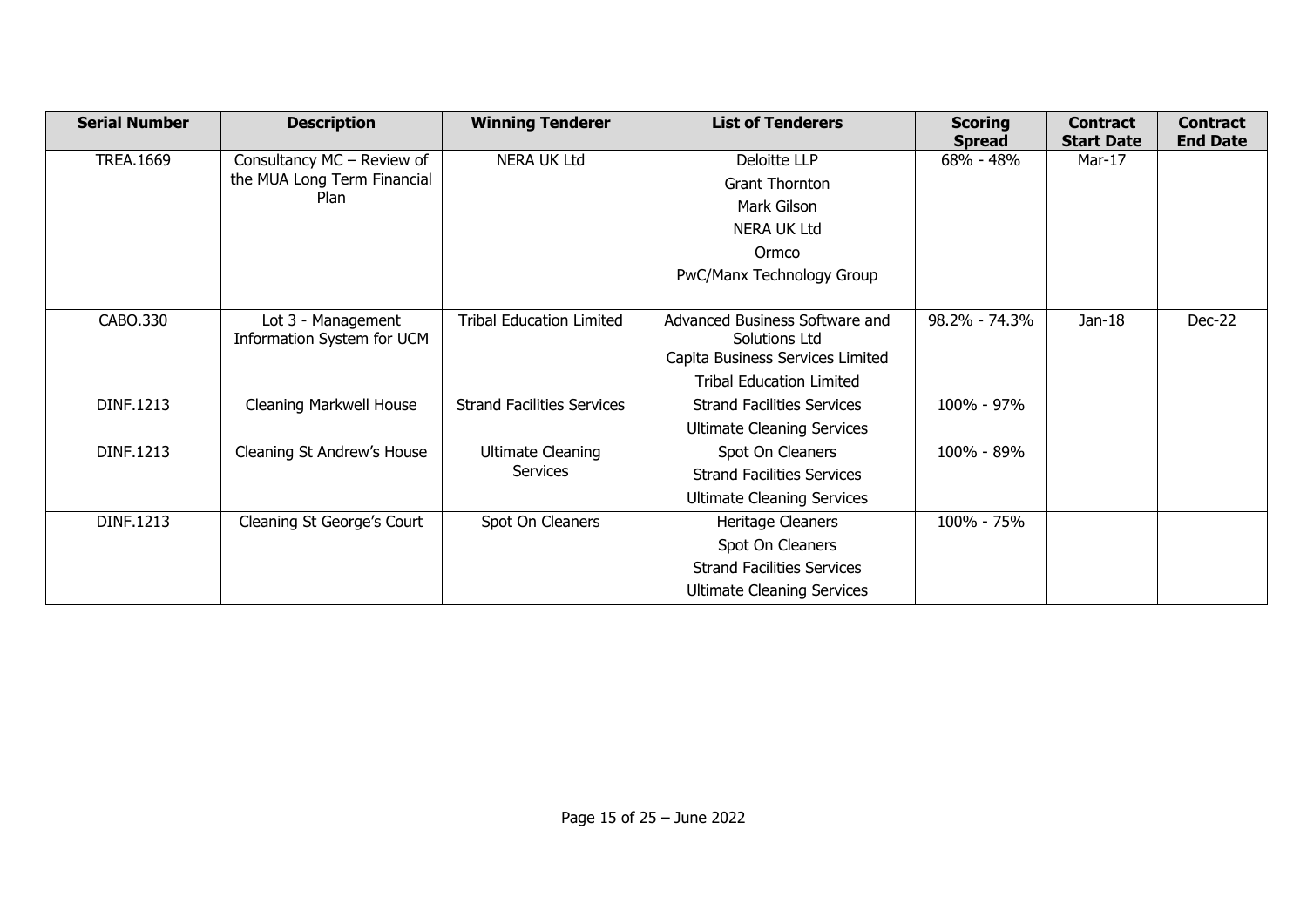| <b>Serial Number</b> | <b>Description</b>          | <b>Winning Tenderer</b>                      | <b>List of Tenderers</b>            | <b>Scoring</b><br><b>Spread</b> | <b>Contract</b><br><b>Start Date</b> | <b>Contract</b><br><b>End Date</b> |
|----------------------|-----------------------------|----------------------------------------------|-------------------------------------|---------------------------------|--------------------------------------|------------------------------------|
| DINF.1213            | Cleaning Hamilton House     | Spot On Cleaners                             | 2Clean                              | 100% - 58%                      |                                      |                                    |
|                      |                             |                                              | Heritage Cleaners                   |                                 |                                      |                                    |
|                      |                             |                                              | Spot On Cleaners                    |                                 |                                      |                                    |
|                      |                             |                                              | <b>Strand Facilities Services</b>   |                                 |                                      |                                    |
|                      |                             |                                              | <b>Ultimate Cleaning Services</b>   |                                 |                                      |                                    |
| MMNT.61              | MNH Catering Leases - The   | CR (IOM) Limited                             | CR (IOM) Limited                    | 94% - 67%                       |                                      |                                    |
|                      | Sound Café                  |                                              | D's Leisure                         |                                 |                                      |                                    |
|                      |                             |                                              | <b>Heritage Catering</b>            |                                 |                                      |                                    |
|                      |                             |                                              | <b>Isle Caterers</b>                |                                 |                                      |                                    |
|                      |                             |                                              | <b>Rock Food Concepts</b>           |                                 |                                      |                                    |
| MMNT.61              | MNH Catering Leases - Creg- | CR (IOM) Limited                             | CR (IOM) Limited                    | 63% - 43%                       |                                      |                                    |
|                      | y-Shee Tea Rooms            |                                              | D's Leisure                         |                                 |                                      |                                    |
|                      |                             |                                              | Heritage Catering                   |                                 |                                      |                                    |
| MMNT.61              | MNH Catering Leases -       | <b>Tynwald Pies Limited</b>                  | C Harte & J Devlin                  | 77% - 58%                       |                                      |                                    |
|                      | Niarbyl Bay Café            |                                              | <b>Isle Caterers</b>                |                                 |                                      |                                    |
|                      |                             |                                              | Manannan's Menu                     |                                 |                                      |                                    |
|                      |                             |                                              | <b>Tynwald Pies</b>                 |                                 |                                      |                                    |
| MMNT.61              | MNH Catering Leases - The   | <b>Tynwald Pies Limited</b>                  | C Harte & J Devlin                  | 77% - 67%                       |                                      |                                    |
|                      | Coffee Station at The House |                                              | Manannan's Menu                     |                                 |                                      |                                    |
|                      | of Manannan                 |                                              | <b>Tynwald Pies</b>                 |                                 |                                      |                                    |
| MMNT.61              | MNH Catering Leases - The   | John W Karran                                | D's Leisure                         | 69% - 55%                       |                                      |                                    |
|                      | Bayroom Restaurant at The   |                                              | Isle Caterers                       |                                 |                                      |                                    |
|                      | Manx Museum                 |                                              | John W Karran                       |                                 |                                      |                                    |
|                      |                             |                                              | Manx Cancer Help                    |                                 |                                      |                                    |
| DINF.1329            | Cleaning Mini Competition - | <b>Ultimate Cleaning</b><br>Services Limited | <b>Ashbrook Facility Management</b> | 100% - 96%                      |                                      |                                    |
|                      | Drumgold Street Car Park    |                                              | Ultimate Cleaning Services Limited  |                                 |                                      |                                    |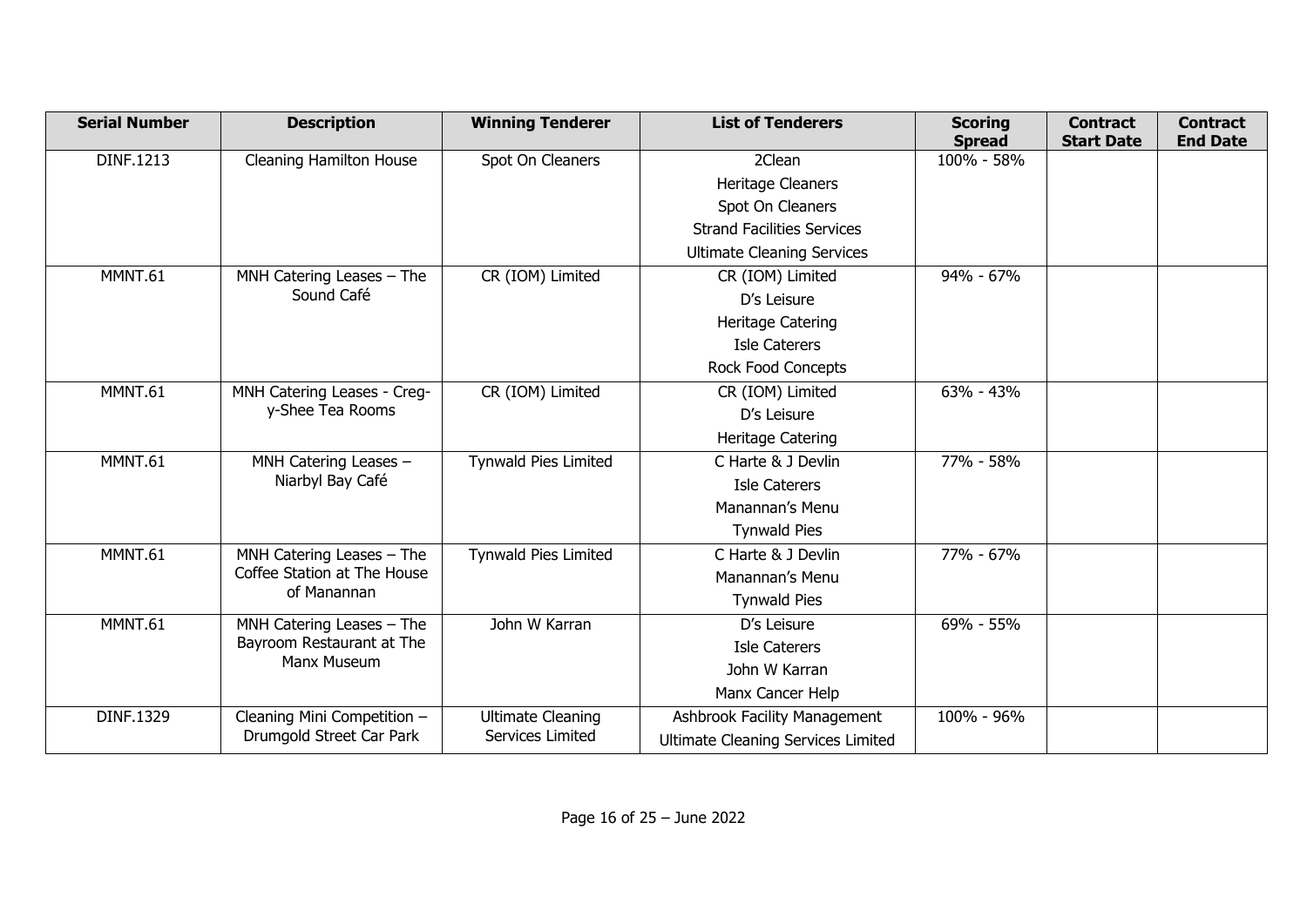| <b>Serial Number</b> | <b>Description</b>                  | <b>Winning Tenderer</b>              | <b>List of Tenderers</b>            | <b>Scoring</b><br><b>Spread</b> | <b>Contract</b><br><b>Start Date</b> | <b>Contract</b><br><b>End Date</b> |
|----------------------|-------------------------------------|--------------------------------------|-------------------------------------|---------------------------------|--------------------------------------|------------------------------------|
| <b>TREA.1859</b>     | <b>Consultancy Mini Competition</b> | <b>PwC</b>                           | Ci65 Ltd and Elfin Research and     | 85% - 61%                       |                                      |                                    |
|                      | - SAVE Programme Support            |                                      | Consulting Ltd                      |                                 |                                      |                                    |
|                      |                                     |                                      | Marbral Advisory (IOM) Ltd          |                                 |                                      |                                    |
|                      |                                     |                                      | PwC                                 |                                 |                                      |                                    |
| CABO.429             | <b>Temporary Staff</b>              | n/a                                  | <b>Ambitions Limited</b>            | N/A                             |                                      |                                    |
|                      |                                     |                                      | <b>EPL Limited</b>                  |                                 |                                      |                                    |
|                      |                                     |                                      | Hamblin Ltd                         |                                 |                                      |                                    |
|                      |                                     |                                      | Paragon HR & Recruitment Limited    |                                 |                                      |                                    |
|                      |                                     |                                      | Search & Select Offshore Limited    |                                 |                                      |                                    |
| <b>DEFA.411</b>      | Grass Cutting Services (6           | LOT $1 -$ Evolve                     | Avant (IOM)                         | N/A                             | Jun-17                               | Jun-22                             |
|                      | LOTS in total)                      | Landscaping and Tree                 |                                     |                                 |                                      |                                    |
|                      |                                     | Care Limited                         |                                     |                                 |                                      |                                    |
|                      |                                     | LOT $2 -$ Avant (IOM)                | <b>Country Maintenance</b>          |                                 |                                      |                                    |
|                      |                                     | LOT 3 - David Cregeen                | Dave Noble Gardening                |                                 |                                      |                                    |
|                      |                                     | LOT 4 - David Cregeen                | David Cregeen Garden Services       |                                 |                                      |                                    |
|                      |                                     | LOT $5$ – David Cregeen              | Evolve Landscaping and Tree Care    |                                 |                                      |                                    |
|                      |                                     | LOT $6$ – Countryside<br>Maintenance | <b>KG Services</b>                  |                                 |                                      |                                    |
|                      |                                     |                                      | Land-Tec Landscaping Services       |                                 |                                      |                                    |
|                      |                                     |                                      | <b>Manx Marvel Gardens</b>          |                                 |                                      |                                    |
|                      |                                     |                                      | Skanco Business Systems Limited     |                                 |                                      |                                    |
| <b>TREA.1878</b>     | Mini Competition - Supply of        | Egan Reid Stationary Co              | Egan Reid Stationary Co Ltd t/a BHX | 100% - 85%                      |                                      |                                    |
|                      | Plain Paper and Envelopes           | Ltd t/a BHX Stationary               | Stationary (Douglas)                |                                 |                                      |                                    |
|                      |                                     | (Douglas)                            | Mannin Media Group Ltd              |                                 |                                      |                                    |
|                      |                                     |                                      | Office World                        |                                 |                                      |                                    |
| CABO.384             | Mini Competition - Project          | RJM Consulting Limited               | Framework Technology Limited        | 50% - 31%                       |                                      |                                    |
|                      | Manager                             |                                      | Marbal Advisory                     |                                 |                                      |                                    |
|                      |                                     |                                      | RJM Consulting Ltd                  |                                 |                                      |                                    |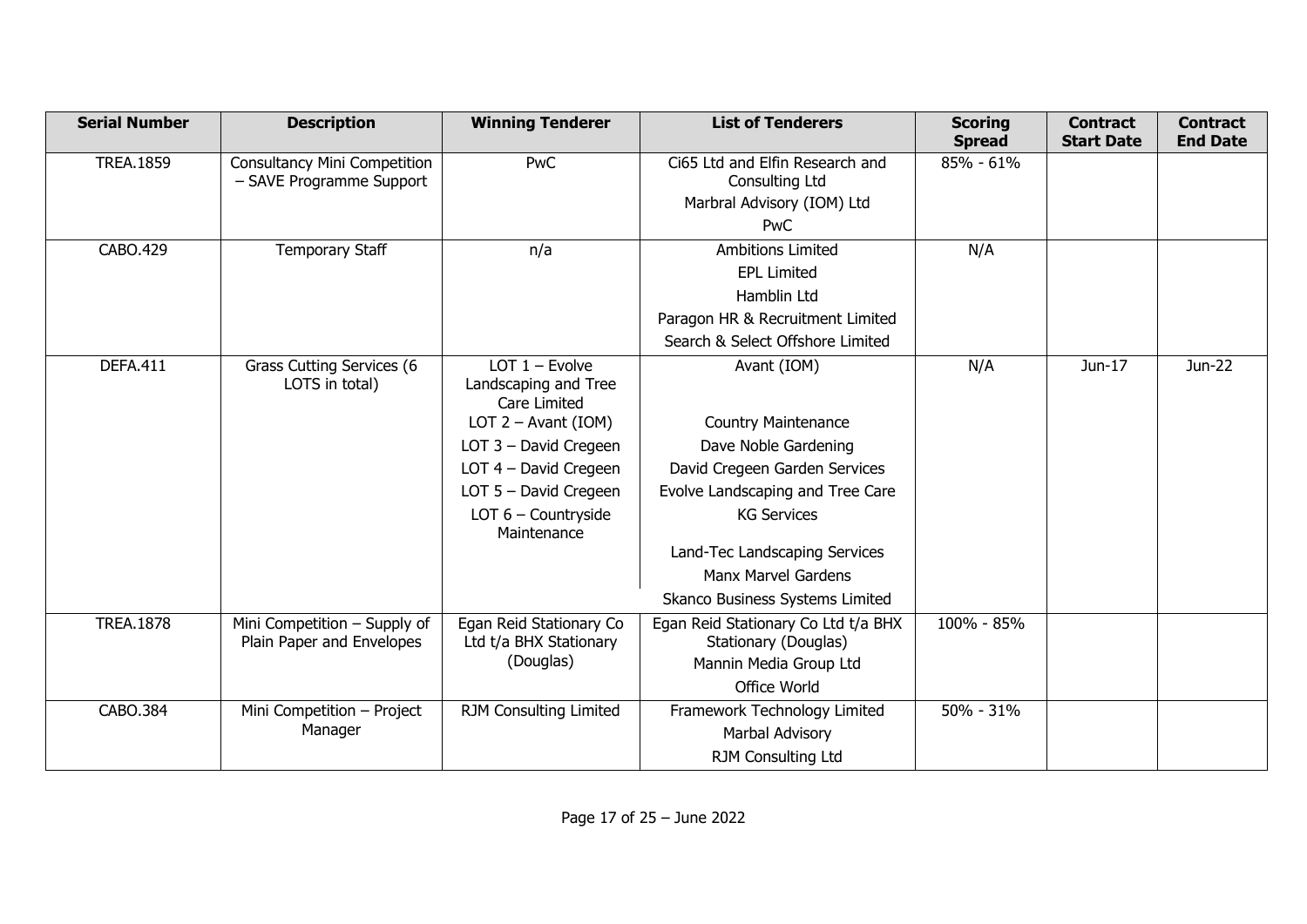| <b>Serial Number</b> | <b>Description</b>                                                 | <b>Winning Tenderer</b>                                                                                                                                                                                                                                                                | <b>List of Tenderers</b>                                                                                                                                                                                                                                                | <b>Scoring</b><br><b>Spread</b> | <b>Contract</b><br><b>Start Date</b> | <b>Contract</b><br><b>End Date</b> |
|----------------------|--------------------------------------------------------------------|----------------------------------------------------------------------------------------------------------------------------------------------------------------------------------------------------------------------------------------------------------------------------------------|-------------------------------------------------------------------------------------------------------------------------------------------------------------------------------------------------------------------------------------------------------------------------|---------------------------------|--------------------------------------|------------------------------------|
| <b>DHSC.597</b>      | Primary Care Orthodontic<br><b>Services</b>                        | <b>Regent Health Services</b><br>Ltd t/a Regent Dental<br>Care                                                                                                                                                                                                                         | Regent Health Services Ltd t/a<br>Regent Dental Care<br>Smile Dental Care                                                                                                                                                                                               | 100% - 88%                      |                                      |                                    |
| <b>TREA.1890</b>     | Mini Competition - Business<br><b>VAT Survey Expert</b>            | <b>PWC</b>                                                                                                                                                                                                                                                                             | <b>PWC</b>                                                                                                                                                                                                                                                              | N/A                             |                                      |                                    |
| TT2017/08            | Cleaning at Various Sites                                          | <b>G4S Secure Solutions</b><br><b>Johnsons</b><br>Kelton                                                                                                                                                                                                                               | <b>G4S Secure Solutions</b><br>Johnsons<br>Kelton                                                                                                                                                                                                                       | $96\% - 49\%$                   |                                      |                                    |
| TT2017/03            | Supply of Screening Handling<br>Equipment                          | Huber Technology                                                                                                                                                                                                                                                                       | Huber Technology<br>Jacopa                                                                                                                                                                                                                                              | 100% - 82%                      |                                      |                                    |
| TT2017/05            | Supply of Wood Poles                                               | Power Poles                                                                                                                                                                                                                                                                            | Calders & Grandidge<br>Power Poles<br>Scanpole BBH                                                                                                                                                                                                                      | 100% - 68%                      |                                      |                                    |
| TT2017/07            | Select List of Consultant<br>Engineer Services (across 15<br>lots) | Aecom, Arcadis, BB<br>Consulting, Bell Burton,<br>Berrie Millar & Cox,<br>Burroughs Stuart,<br>Cameron Hall, Mullen<br>Consulting, Curtins,<br>Hydroco, IOM<br>Groundmodels, JBA,<br>Magee & Co, PS<br>Construction, Safety<br>Management Services,<br>Safetynet & Silva<br>Consulting | Aecom, Arcadis, BB Consulting, Bell<br>Burton, Berrie Millar & Cox,<br>Burroughs Stuart, Cameron Hall,<br>Mullen Consulting, Curtins, Hydroco,<br>IOM Groundmodels, JBA, Magee &<br>Co, PS Construction, Safety<br>Management Services, Safetynet &<br>Silva Consulting | 100% - 48%                      |                                      |                                    |
| TT2017/10            | Demolition of Old Dryer<br>Room                                    | <b>JCK</b>                                                                                                                                                                                                                                                                             | <b>Auldyn Construction</b><br><b>JCK</b><br>Oldham Bros                                                                                                                                                                                                                 | 100% - 64%                      |                                      |                                    |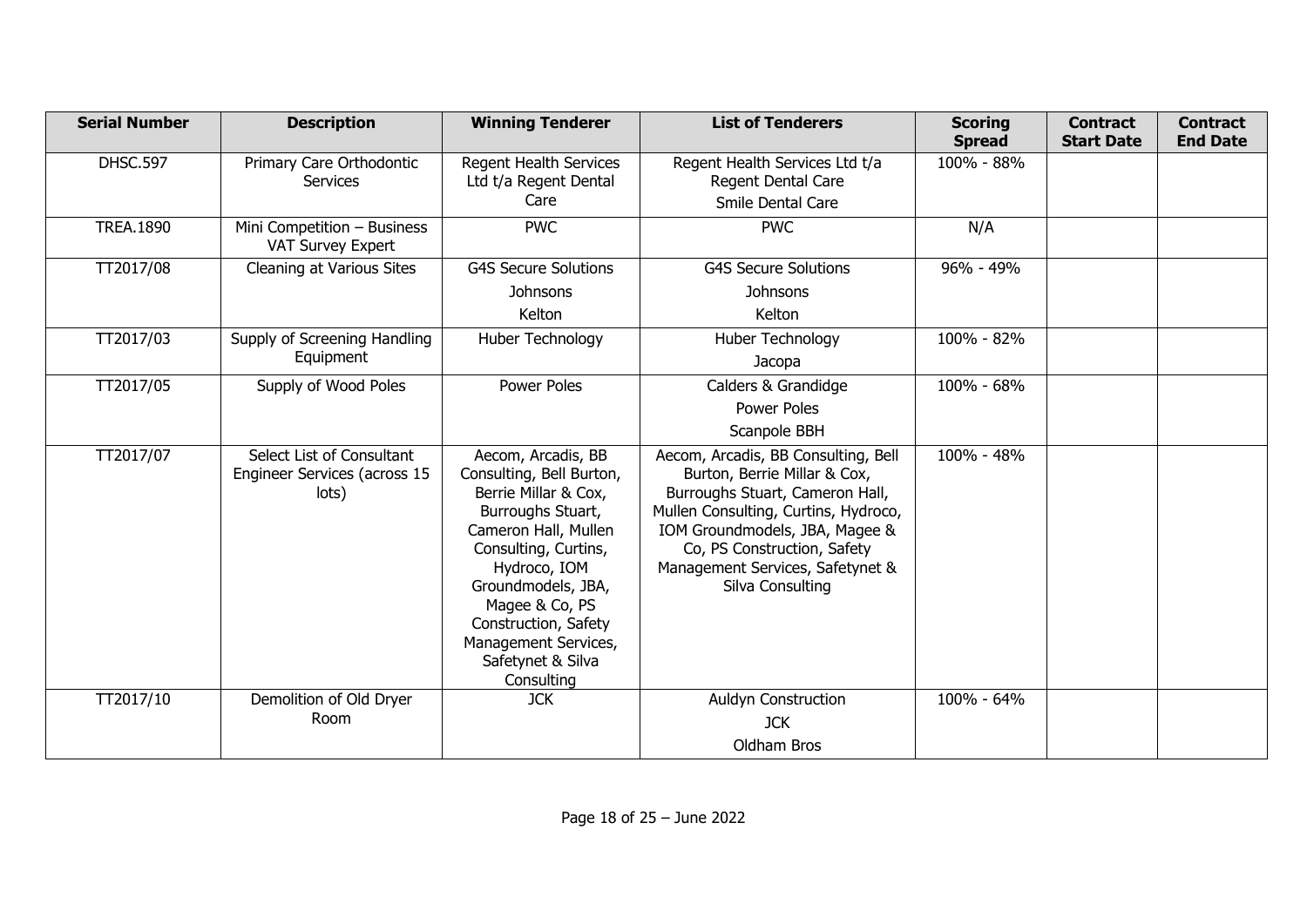| <b>Serial Number</b> | <b>Description</b>             | <b>Winning Tenderer</b>  | <b>List of Tenderers</b>         | <b>Scoring</b> | <b>Contract</b>   | <b>Contract</b> |
|----------------------|--------------------------------|--------------------------|----------------------------------|----------------|-------------------|-----------------|
|                      |                                |                          |                                  | <b>Spread</b>  | <b>Start Date</b> | <b>End Date</b> |
| GREG.63              | Production of Manx Law         | RELX (UK) Limited t/a    | RELX (UK) Limited t/a LexisNexis | 100% - 79%     | $Nov-17$          | Oct-27          |
|                      | Reports                        | LexisNexis               | Law Reports International Ltd    |                |                   |                 |
| <b>DHSC.1118</b>     | Select List for Legal Services | Appleby                  | Appleby                          | N/A            |                   |                 |
|                      | for Clinical Negligence        | Clyde & Co LLP           | Clyde & Co LLP                   |                |                   |                 |
|                      |                                | Mann & Partners Limited  | Mann & Partners Limited          |                |                   |                 |
| 2016                 |                                |                          |                                  |                |                   |                 |
| DOI/2016/038         | Refurbishment of Ramsey        | Ramsey Shipping Services | Ramsey Shipping Services         | 100% - 49%     | $Nov-16$          |                 |
|                      | Lighthouses                    |                          | Scrabo (IOM)                     |                |                   |                 |
| DOI/2016/032         | Replacement Bridges            | E G Services             | E G Services                     | 100% - 39%     | $Oct-16$          |                 |
|                      | Ballaglass Glen and Baldhoon   |                          | <b>RGW</b>                       |                |                   |                 |
|                      | Road                           |                          | Scrabo (IOM)                     |                |                   |                 |
|                      |                                |                          | <b>Turnkey Projects</b>          |                |                   |                 |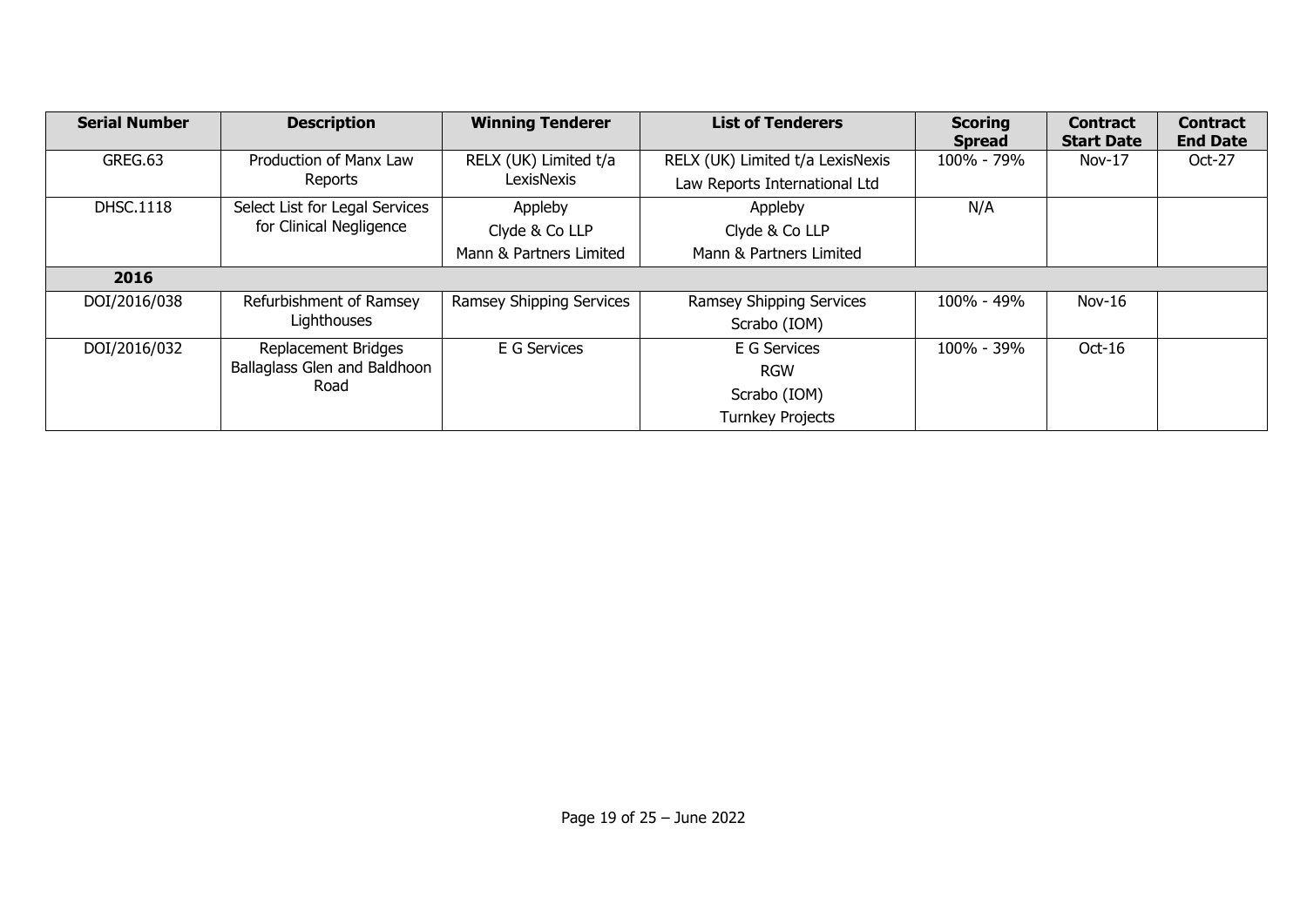| <b>Serial Number</b> | <b>Description</b>                      | <b>Winning Tenderer</b>                     | <b>List of Tenderers</b>          | <b>Scoring</b><br><b>Spread</b> | <b>Contract</b><br><b>Start Date</b> | <b>Contract</b><br><b>End Date</b> |
|----------------------|-----------------------------------------|---------------------------------------------|-----------------------------------|---------------------------------|--------------------------------------|------------------------------------|
| <b>TREA.969</b>      | <b>Procurement Portal</b>               | In-tend Ltd                                 | Capita Business Services Limited  | $60\% - 11\%$                   | $Sep-16$                             | Sep-26                             |
|                      |                                         |                                             | Due North Limited                 |                                 |                                      |                                    |
|                      |                                         |                                             | In-tend Ltd                       |                                 |                                      |                                    |
| DHSC/2016/020        | Digitisation of Health Records          | <b>MISL</b>                                 | Capital Capture                   | 97% - 72%                       | Feb-17                               |                                    |
|                      |                                         |                                             | <b>IOM Post</b>                   |                                 |                                      |                                    |
|                      |                                         |                                             | <b>MISL</b>                       |                                 |                                      |                                    |
|                      |                                         |                                             | Restore                           |                                 |                                      |                                    |
| DOI/2016/007         | Supply of Quarry Plant                  | Garriock Bros. - Poortown                   | <b>Blue Machinery (Central)</b>   | $93\% - 68\%$                   |                                      |                                    |
|                      |                                         | Crusher                                     |                                   | (Poortown)                      |                                      |                                    |
|                      |                                         | Sandvik - Stoney<br><b>Mountain Crusher</b> | Finlay Plant Northern             | 95% - 69%<br>(Stoney            |                                      |                                    |
|                      |                                         |                                             |                                   | Mountain)                       |                                      |                                    |
|                      |                                         | <b>Blue Machinery (Central)</b>             | Garriock Bros.                    | 88% - 68%                       |                                      |                                    |
|                      |                                         | - Screen                                    |                                   | (Screen)                        |                                      |                                    |
|                      |                                         |                                             | Sandvik                           |                                 |                                      |                                    |
| DOI/2016/023         | Supply of Quarry Cone                   | Sandvik                                     | <b>Blue Machinery</b>             | Various                         |                                      |                                    |
|                      | <b>Crushers</b>                         |                                             | <b>Garriock Bros</b>              |                                 |                                      |                                    |
|                      |                                         |                                             | Sandvik                           |                                 |                                      |                                    |
| DOI/2016/024         | Railway Works Framework<br>Lots $1 - 6$ | Auldyn Construction                         | <b>Auldyn Construction</b>        | N/A                             |                                      |                                    |
| DOI/2016/026         | Cleaning Chester Street Car             | <b>Ultimate Cleaning</b>                    | G <sub>4</sub> S                  | 100% - 68%                      |                                      |                                    |
|                      | Park                                    | <b>Services</b>                             | J and L Cleaners                  |                                 |                                      |                                    |
|                      |                                         |                                             | <b>Ultimate Cleaning Services</b> |                                 |                                      |                                    |
| DOI/2016/041         | <b>Cleaning Banks Circus</b>            | 2Clean                                      | 2Clean                            | 100% - 73%                      |                                      |                                    |
|                      |                                         |                                             | Spot On Cleaners                  |                                 |                                      |                                    |
|                      |                                         |                                             | <b>Ultimate Cleaning Services</b> |                                 |                                      |                                    |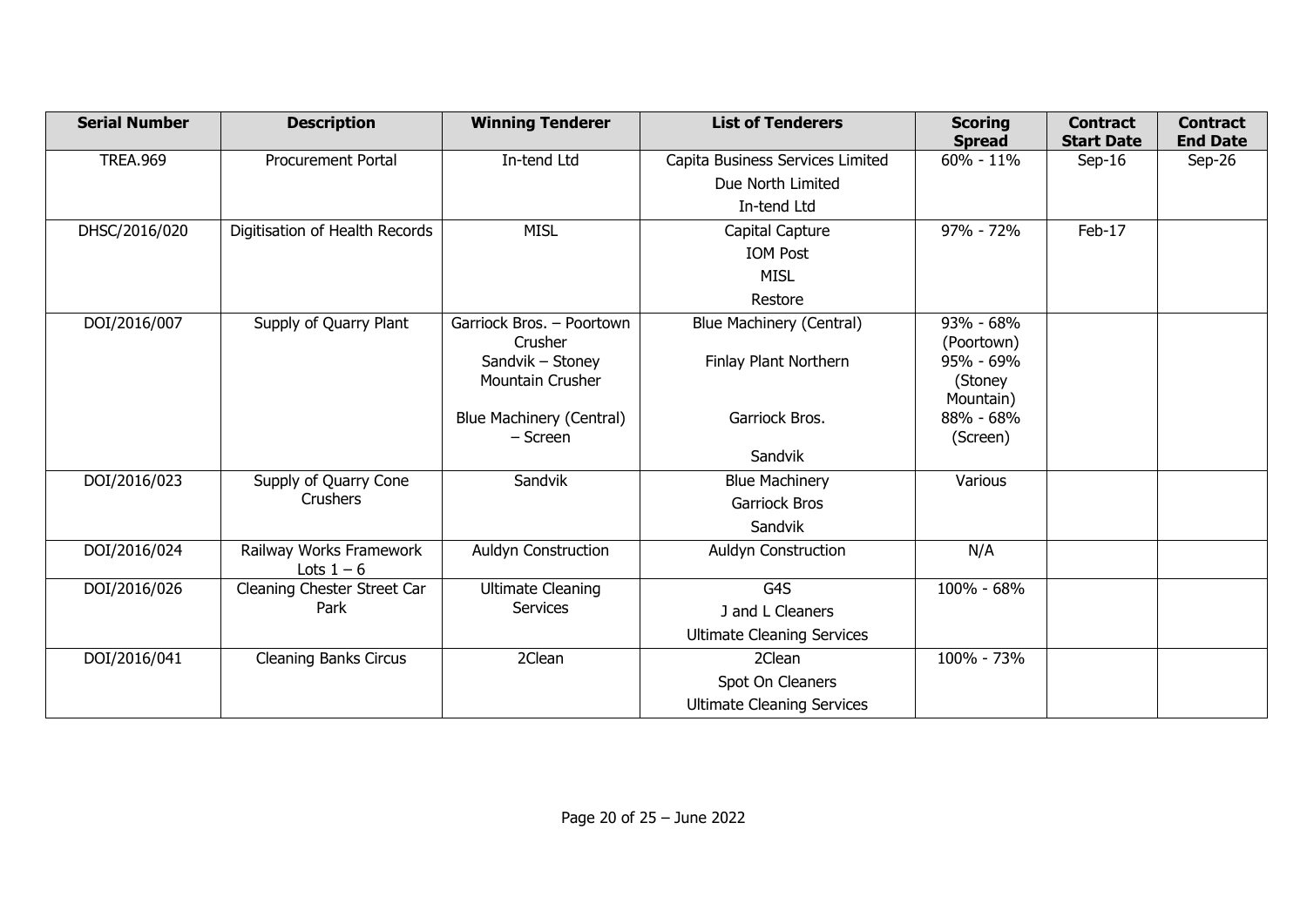| <b>Serial Number</b> | <b>Description</b>                       | <b>Winning Tenderer</b>           | <b>List of Tenderers</b>                | <b>Scoring</b><br><b>Spread</b> | <b>Contract</b><br><b>Start Date</b> | <b>Contract</b><br><b>End Date</b> |
|----------------------|------------------------------------------|-----------------------------------|-----------------------------------------|---------------------------------|--------------------------------------|------------------------------------|
| DOI/2016/043         | <b>Cleaning Legislative Buildings</b>    | <b>Strand Facilities Services</b> | <b>Strand Facilities Services</b>       | 100% - 87%                      |                                      |                                    |
|                      |                                          |                                   | <b>Ultimate Cleaning Services</b>       |                                 |                                      |                                    |
| DOI/2016/903         | Economic Appraisal of Sea<br>Links       | Oxera                             | Oxera                                   | N/A                             |                                      |                                    |
| TRE/2016/007         | <b>Investment Advisor</b>                | FIM Capital                       | FIM Capital                             | N/A                             |                                      |                                    |
| TRE/2016/002         | Coinage to Treasury                      | <b>Tower Mint</b>                 | Mint of Norway                          | $98% - 74%$                     |                                      |                                    |
|                      |                                          |                                   | Pobjoy Mint                             |                                 |                                      |                                    |
|                      |                                          |                                   | <b>Tower Mint</b>                       |                                 |                                      |                                    |
| TRE/2016/001         | <b>Transaction and Payment</b>           | Worldpay                          | AIB                                     | 89% - 60%                       |                                      |                                    |
|                      | charges                                  |                                   | <b>Barclays</b>                         |                                 |                                      |                                    |
|                      |                                          |                                   | <b>Global Payments</b>                  |                                 |                                      |                                    |
|                      |                                          |                                   | <b>Optimus Payments</b>                 |                                 |                                      |                                    |
|                      |                                          |                                   | WorldPay                                |                                 |                                      |                                    |
|                      | <b>Family Placement Services</b>         | Children's Centre                 | Children's Centre                       | N/A                             |                                      |                                    |
| CABO.292             | Requirement for a Technical<br>Architect | Future Tech Ltd                   | Future Tech Ltd                         | N/A                             |                                      |                                    |
| DHSC/2016/2015       | Independent Health Review                | West Midlands Quality             | Pioneer                                 | 100% - 61%                      |                                      |                                    |
|                      | Services                                 | <b>Review Service</b>             | West Midlands Quality Review<br>Service |                                 |                                      |                                    |
| 2015                 |                                          |                                   |                                         |                                 |                                      |                                    |
| DOI/2015/029         | Repointing and Repair of                 | <b>Auldyn Construction</b>        | <b>Auldyn Construction</b>              | 100% - 68%                      | $Nov-15$                             |                                    |
|                      | Douglas Piers                            |                                   | <b>KPC Construction and Groundworks</b> |                                 |                                      |                                    |
| DOI/2015/020         | Repairs to Douglas                       | Auldyn Construction               | <b>Auldyn Construction</b>              | 93% - 91%                       | $Sep-15$                             |                                    |
|                      | Promenade Sea Wall                       |                                   | Paul Carey and Sons                     |                                 |                                      |                                    |
|                      | (Strathallen)                            |                                   | <b>RGW</b>                              |                                 |                                      |                                    |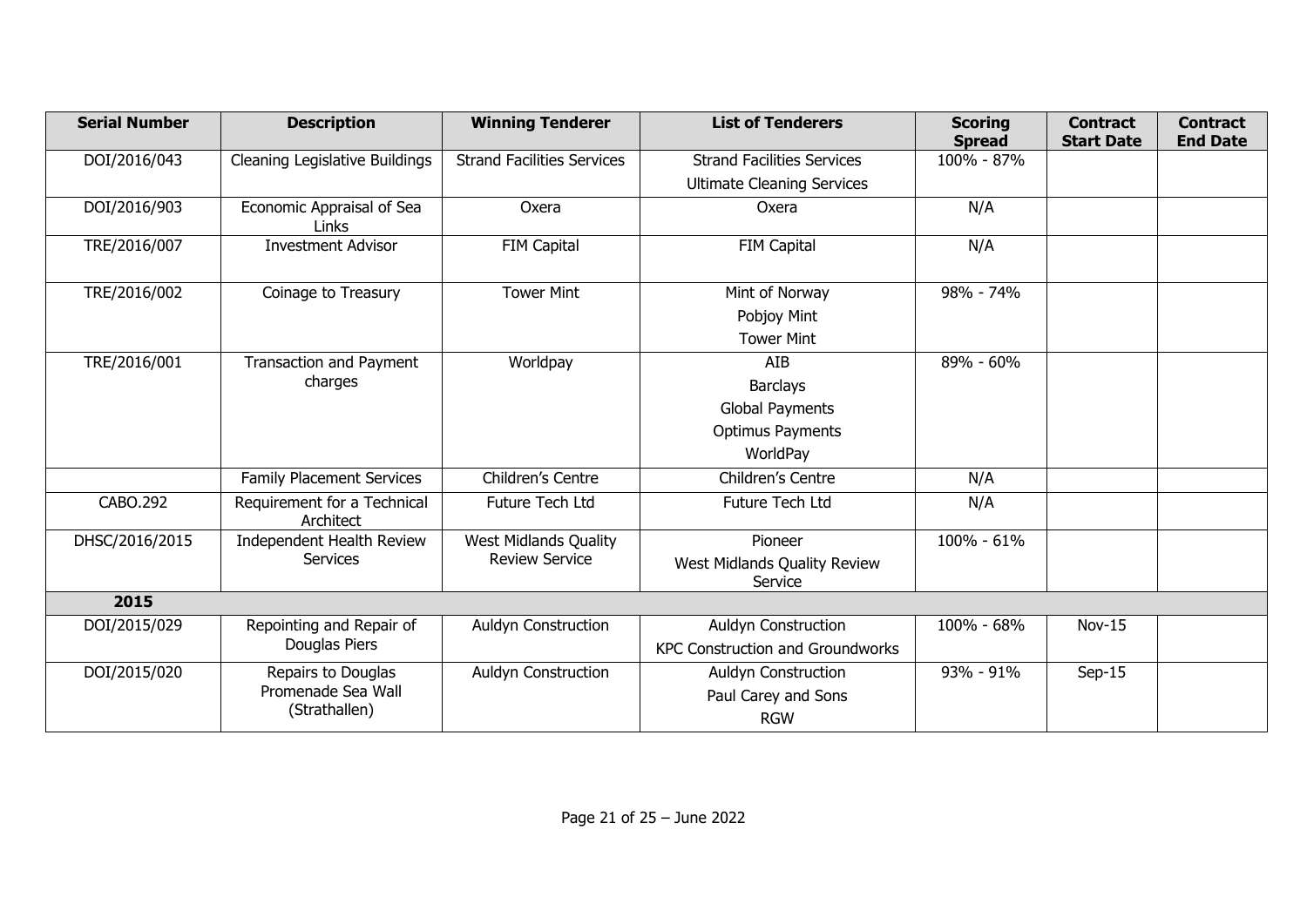| <b>Serial Number</b> | <b>Description</b>               | <b>Winning Tenderer</b>    | <b>List of Tenderers</b>                | <b>Scoring</b><br><b>Spread</b> | <b>Contract</b><br><b>Start Date</b> | <b>Contract</b><br><b>End Date</b> |
|----------------------|----------------------------------|----------------------------|-----------------------------------------|---------------------------------|--------------------------------------|------------------------------------|
| DOI/2015/019         | Refurbishment of Fort Anne       | <b>Auldyn Construction</b> | Auldyn Construction                     | 100% - 57%                      | Aug-15                               |                                    |
|                      | <b>Jetty</b>                     |                            | <b>KPC Construction and Groundworks</b> |                                 |                                      |                                    |
|                      |                                  |                            | Paul Carey and Sons                     |                                 |                                      |                                    |
|                      |                                  |                            | <b>RGW</b>                              |                                 |                                      |                                    |
| DED/2015/011         | <b>Aviation Support Services</b> | <b>Baines Simmons</b>      | <b>Baines Simmons</b>                   | 100% - 0%                       | Apr-16                               | Apr-26                             |
|                      |                                  |                            | <b>GAMIT Aviation</b>                   |                                 |                                      |                                    |
| DOI/2015/030         | Improvements to Rosehill         | Paul Carey and Sons        | Paul Carey and Sons                     | 100% - 66%                      | Jan-16                               |                                    |
|                      | Farm Access, Richmond Hill       |                            | Quest Landscape Services                |                                 |                                      |                                    |
|                      |                                  |                            | <b>RGW</b>                              |                                 |                                      |                                    |
| DHSC/2015/008        | <b>Printed Forms</b>             | Mannin Media               | <b>Bridson and Horrox</b>               | 98% - 63%                       |                                      |                                    |
|                      |                                  |                            | <b>IOM Post</b>                         |                                 |                                      |                                    |
|                      |                                  |                            | Mannin Media                            |                                 |                                      |                                    |
|                      |                                  |                            | Words and Spaces                        |                                 |                                      |                                    |
| DHSC/2015/013        | Cardio Echo System               | Philips                    | Merge                                   | 97% - 49%                       |                                      |                                    |
|                      |                                  |                            | Philips                                 |                                 |                                      |                                    |
|                      |                                  |                            | Visbion                                 |                                 |                                      |                                    |
| DHSC/2015/018        | Drug Detection System            | Waters                     | <b>AB Sciex</b>                         | $100\% - 80\%$                  |                                      |                                    |
|                      |                                  |                            | Thermo Fisher                           |                                 |                                      |                                    |
|                      |                                  |                            | Waters                                  |                                 |                                      |                                    |
| DOI/2015/027         | <b>Bus Shelters Cleaning</b>     | Heritage Cleaners          | 2Clean                                  | 100% - 23%                      |                                      |                                    |
|                      |                                  |                            | <b>Beta Cleaning Services</b>           |                                 |                                      |                                    |
|                      |                                  |                            | <b>Eco Cleaning Services</b>            |                                 |                                      |                                    |
|                      |                                  |                            | G4S                                     |                                 |                                      |                                    |
|                      |                                  |                            | <b>Grosvenor Cleaning Services</b>      |                                 |                                      |                                    |
|                      |                                  |                            | Heritage Cleaners                       |                                 |                                      |                                    |
|                      |                                  |                            | <b>Ultimate Cleaning Services</b>       |                                 |                                      |                                    |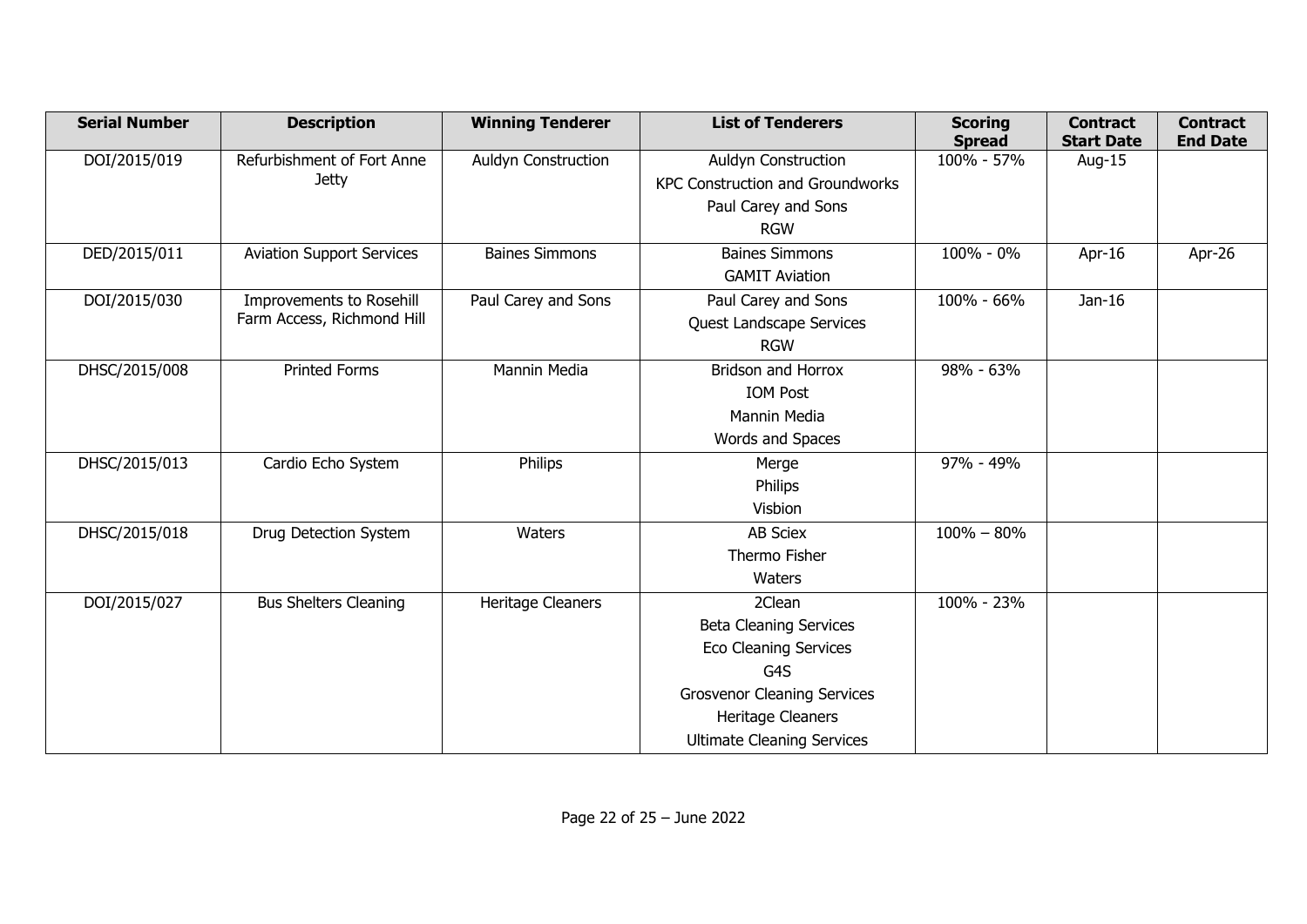| <b>Serial Number</b> | <b>Description</b>            | <b>Winning Tenderer</b>              | <b>List of Tenderers</b>          | <b>Scoring</b><br><b>Spread</b> | <b>Contract</b><br><b>Start Date</b> | <b>Contract</b><br><b>End Date</b> |
|----------------------|-------------------------------|--------------------------------------|-----------------------------------|---------------------------------|--------------------------------------|------------------------------------|
| DOI/2015/030 (2)     | Cleaning Castle Rushen 6th    | G4S                                  | G4S                               | 100% - 68%                      |                                      |                                    |
|                      | Form                          |                                      | <b>Strand Facilities Services</b> |                                 |                                      |                                    |
|                      |                               |                                      | <b>Ultimate Cleaning Services</b> |                                 |                                      |                                    |
| DOI/2015/034         | Ballakermeen High School      | <b>Strand Facilities Services</b>    | <b>Strand Facilities Services</b> | N/A                             |                                      |                                    |
|                      | Cleaning                      | <b>Ultimate Cleaning</b><br>Services | <b>Ultimate Cleaning Services</b> |                                 |                                      |                                    |
| TRE/2015/005         | <b>Enterprise Development</b> | Spark Impact                         | Burnbrae                          | 96% - 76%                       |                                      |                                    |
|                      | Scheme                        |                                      | EV                                |                                 |                                      |                                    |
|                      |                               |                                      | Foresight Group                   |                                 |                                      |                                    |
|                      |                               |                                      | Maven                             |                                 |                                      |                                    |
|                      |                               |                                      | <b>NEL</b>                        |                                 |                                      |                                    |
|                      |                               |                                      | Spark Impact                      |                                 |                                      |                                    |
| TRE/2015/006         | Consultancy Financial         | Deloitte                             | Ci65                              | $61\% - 27\%$                   |                                      |                                    |
|                      | Reporting                     |                                      | Dawn Webb                         |                                 |                                      |                                    |
|                      |                               |                                      | Deloitte                          |                                 |                                      |                                    |
|                      |                               |                                      | Encaje                            |                                 |                                      |                                    |
|                      |                               |                                      | <b>Grant Thornton</b>             |                                 |                                      |                                    |
|                      |                               |                                      | <b>PWC</b>                        |                                 |                                      |                                    |
| 2014                 |                               |                                      |                                   |                                 |                                      |                                    |
| DEC/2014/003         | Supply of Fitness Equipment   | Technogym                            | Lifefitness                       | 88% - 87%                       |                                      |                                    |
|                      |                               |                                      | Matrix                            |                                 |                                      |                                    |
|                      |                               |                                      | Pulse                             |                                 |                                      |                                    |
|                      |                               |                                      | Technogym                         |                                 |                                      |                                    |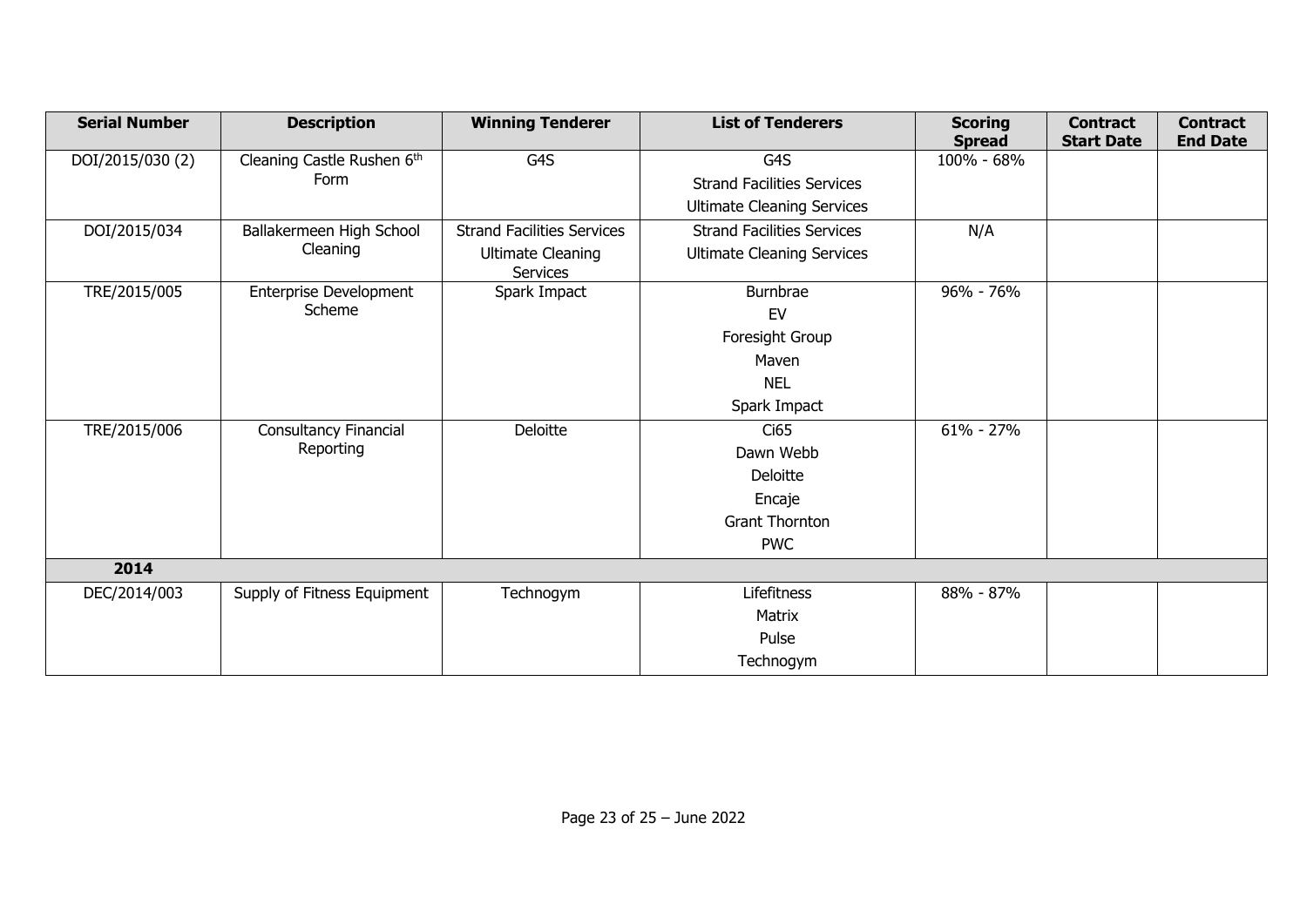| <b>Serial Number</b> | <b>Description</b>                                    | <b>Winning Tenderer</b> | <b>List of Tenderers</b>          | <b>Scoring</b><br><b>Spread</b> | <b>Contract</b><br><b>Start Date</b> | <b>Contract</b><br><b>End Date</b> |
|----------------------|-------------------------------------------------------|-------------------------|-----------------------------------|---------------------------------|--------------------------------------|------------------------------------|
|                      | Clearfelling and Cut to Waste                         |                         | <b>ABC Tree Surgery</b>           | 100% - 37%                      |                                      |                                    |
|                      |                                                       |                         | Countryside Maintenance           |                                 |                                      |                                    |
| DEFA/2014/003        |                                                       | Countryside Maintenance | Firewood                          |                                 |                                      |                                    |
| MC003                |                                                       | Treetech                | Island Tree and Landscaping       |                                 |                                      |                                    |
|                      |                                                       |                         | Sean Hughes                       |                                 |                                      |                                    |
|                      |                                                       |                         | Treetech                          |                                 |                                      |                                    |
| DHSC/2014/011        | <b>Children and Families</b>                          | St Christopher's        | Children's Centre                 | 93% - 82%                       |                                      |                                    |
|                      | Services - Residential<br><b>Services</b>             |                         | St Christopher's                  |                                 |                                      |                                    |
| DHSC/2014/011        | <b>Children and Families</b>                          | St Christopher's        | Children's Centre                 | 100% - 72%                      |                                      |                                    |
|                      | Services - Looked After<br><b>Children Services</b>   |                         | St Christopher's                  |                                 |                                      |                                    |
| DHSC/2014/011        | <b>Children and Families</b>                          | St Christopher's        | Children's Centre                 | 99% - 80%                       |                                      |                                    |
|                      | Services - Leaving Care<br><b>Services</b>            |                         | St Christopher's                  |                                 |                                      |                                    |
| DOH/2014/007         | Ambulance Modular Body                                | Auto conversions t/a    | Auto conversions t/a Wilker       | 100% - 88%                      |                                      |                                    |
|                      |                                                       | Wilker                  | MacNiellie                        |                                 |                                      |                                    |
| DOI/2014/006         | Supply of Hydraulic Lifting<br>Cylinders for Linkspan | <b>Bosch Rexroth</b>    | <b>Bosch Rexroth</b>              | N/A                             |                                      |                                    |
| DOI/2014/012         | Transportation of Skips - Isle                        | Corletts                | Corletts                          | 100% - 67%                      |                                      |                                    |
|                      | of Man Meat Plant/Animal                              |                         | <b>DCS</b>                        |                                 |                                      |                                    |
|                      | Waste Processing Plant                                |                         | <b>DSC</b>                        |                                 |                                      |                                    |
|                      |                                                       |                         | <b>Trevor Glassey</b>             |                                 |                                      |                                    |
| DOI/2014/018         | Movement and Condition                                | BB Consulting / Mullen  | BB Consulting / Mullen Consulting | 98% - 43%                       |                                      |                                    |
|                      | Surveys, Douglas Promenade                            | Consulting              | <b>Burroughs Stewart</b>          |                                 |                                      |                                    |
|                      |                                                       |                         | Curtins                           |                                 |                                      |                                    |